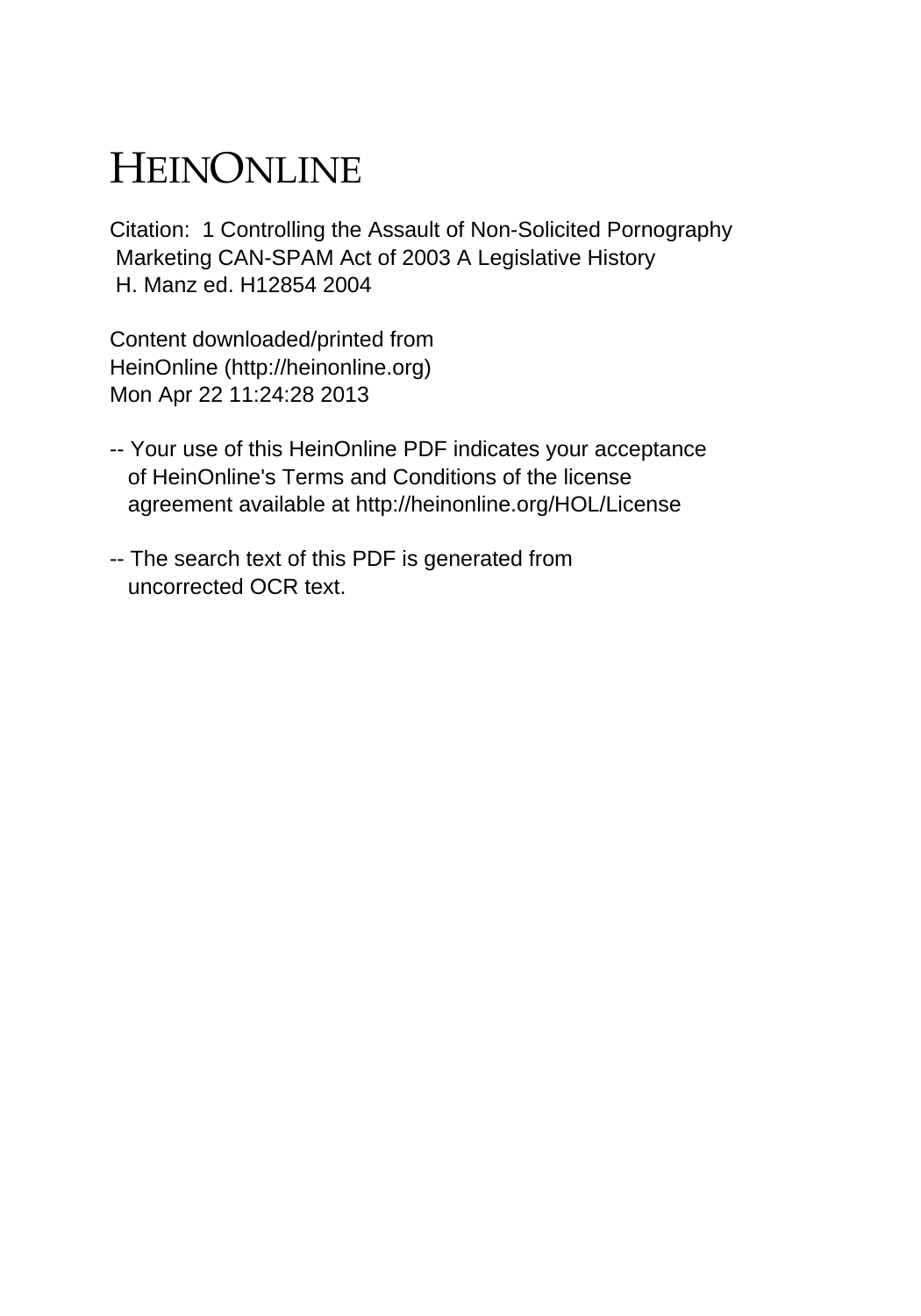**ANNOUNCEMENT** BY **Tlil** SP1EAKER *PRO* TEMPORE The SPEAKER pro tempore (Mr.<br>LATOURETTE)(during the vote). Members are advised there are 2 minutes **re**maining in this vote.

### **0** 1704

Messrs. FRANK of Massachusetts, DAVIS of Illinois, and HALL changed

their vote from "yea" to "nay." Messrs. OSBORNE, RYUN of Kansas, GREENWOOD, AKIN, BEAUPREZ, and TANCREDO, and Ms. HART changed their vote from "nay" to "yea." So the motion to table was agreed to. The result of the vote was announced

as above recorded.

A motion to reconsider was laid on the table.

Stated against: Mr. **FILNER.** Mr. Speaker, on rolicalt No. **677,** due to urgent constituent support commitments in my congressional district, I missed the vote. Had I been present, I would have voted "no."

## PERSONAL EXPLANATION

Mr. PASCRELL. Mr. Speaker, the con-ference report for H.R. 2673 allows disastrous overtime regulations to go through, bows to pressure on FCC media ownership regulations, contains inadequate funding for the manufacturing extension partnership, and includes a flawed public school vouchers pro-<br>gram. I have opposed all of these provisions<br>in past votes. While I have strong concerns about these and other provisions contained in and left out of this omnibus appropriations bill, had I been in attendance, I would have cast an "aye" vote on rollcall No 676 in support of the many important programs this bill funds. I would have voted "no" on rolicall No. 677, the motion to table the Democratic Leader's Privileged Resolution.

## PERSONAL EXPLANATION

Mr. BURTON of Indiana. Mr. Speaker, due to official business outside the Washington, **DC,** area, I was unable to be present during rollcall votes 673-677. Had I been here I would have voted "yea" for rollcall votes 673- 677.

APPOINTMENT OF COMMITTEE OF TWO MEMBERS TO INFORM THE PRESIDENT THAT THE HOUSE HAS COMPLETED ITS BUSINESS **OF** THE SESSION

*Mr.* DELAY. Mr. Speaker, I offer a privileged resolution (H. Res. 476) and ask for its immediate consideration. The Clerk read the resolution, as follows:

### H. RES, 476

*Resolved.* That a committee *of* two Mem-Amonton, that a committed to with upon<br>the President of the United States and in-<br>form him that the House of Representatives<br>has completed its business of the session and<br>is ready to adjourn, unless the President has some other communication to make to them.

The resolution was agreed to. A motion to reconsider was laid on

the table. The SPEAKER pro tempore. Pursu-ant to House Resolution 476, the Chair

(Ms. PELOSI).

AUTHORIZING THE SPEAKER, MA- bill.<br>
JORITY LEADER, AND MINORITY The Clerk read the Senate amend-<br>
LEADER TO ACCEPT RESIGNA- ment to the House amendment, as fol-<br>
TIONS AND TO MAKE APPOINT- lows:<br>
MENTS AUTHORIZED BY LAW OR BY THE HOUSE FOR THE RE- In lieu of the matter proposed to be in-MAINDER OF THE **108TH** CON- serted by the House amendment BY THE HOUSE FOR THE RE- In lieu of the matter proposed to b<br>MAINDER OF THE 108TH CON-<br>GRESS<br>CRESS to the text of the bill, insert:<br>GRESS<br>Mr. DELAY Mr. Sneaker Lask unan-<br>SECTION 1. SHORT TITLE.

Mr. DELAY. Mr. Speaker, I ask unan-<br>imous consent that for the remainder<br>of the 108th Congress, the Speaker, the imous consent that for the remainder This Act may be cited as the ''Controlling the<br>of the 108th Congress, the Speaker, the Assault of Non-Solicited Pornography and Mar-<br>Majority Leader, and the Minority *keting Act of 200* Leader be authority *seting Act of 2003*", or the "CAN-SPAM Act of Michael Leader be authorized to accept resigna-<br>Leader be authorized to accept resigna-<br>tions and the make appointments au and the accept of the state of t

GRANTING MEMBERS OF THE HOUSE PRIVILEGE TO EXTEND AND REVISE REMARKS IN CON- GRESSIONAL RECORD UNTIL LAST EDITION IS PUBLISHED

the CONGRESSIONAL RECORD authorized from an estimated 7 percent in 2001, and the voltage of the CONGRESSION of the 108th Container of the containers of the containers of the containers of the containers of the containers o gress by the Joint Committee on Print-<br>
ing to regradulent or deceptive in one or more re-<br>
ing to revise and external delic remarks<br>  $\frac{3}{2}$ . The receipt of unsolicited commercial elec-<br>
matterial on any matter occurri

For the SPEAKER pro tempore. Is there<br>The SPEAKER pro tempore. Is there<br>objection to the request of the gen-<br>tleman from Texas? objection to the request of the gen- (4) The receipt of a large number of unwanted<br>tleman from Texas? messages also decreases the convenience of elec-

Ms. PELOSI. Mr. Speaker. I ask fulness of electronic mail to the recipient.<br>nanimous consent to have my name (5) Some commercial electronic mail contains

removed as a cosponsor of H.K. 3007.<br>The SPEAKER pro tempore. Is there gave propagaphic in patterns are<br>objection to the request of the gen-<br>objection to the request of the gen-<br>triangular propositional and commercial elec

Mr. TERRY. **Mr.** Speaker, **I** ask unan- **(7)** Many senders of unsolicited *commercial*

moved as a cosponsor of H. Res. 462. ofsuch *niail.* The **SPEAKER** pro tempore. Is there **(8)** Many senders **of** *unsolicited* commercial

## CONTROLLING THE ASSAULT OF tronic wail wesages provide simple and *reliable* NON-SOLICITED PORNOGRAPHY ways **for** recipients to *reject* (or "opt-out" *of* **re-**

Speaker's table the Senate bill (S. 877) *ironic mail flom such a such a creative telesconsent* to take from the *the requests of recipients not to receive telesconsent* to the Senate bill (S. 877) *tronic mail from such s* to regulate interstate commerce by im-

appoints the following Members of the posing limitations and penalties on the<br>House to the Committee to Notify the transmission of unsolicited commercial House to the Committee to Notify the transmission of unsolicited commercial President:<br>
President, electronic mail via the Internet, with a<br>
The gentleman from Texas (Mr. Senate amendment to the House<br>
DELAY);<br>
amendment t Ethe gentlewoman from California Senate amendment to the House<br>Ms. PELOSI). amendment to the House

The Clerk read the title of the Senate<br>bill.

tions and to make appointments au-<br>thorized by law or by the House.<br>The SPEAKER pro tempore. Is there lowing: The Congress finds the fol-<br>The SPEAKER pro tempore. Is there lowing:

objection to the request of the gen-<br>
(i) Electronic mail has become an extremely<br>
There was no objection.<br>
There was no objection.<br>
There was no objection.<br>
There was no objection.<br>
The pass is low cost and global reach m

GRESSIONAL RECORD UNTIL (2) The convenience and efficiency of elec-<br>LAST EDITION IS PUBLISHED translate threatened by the extremely<br>Mr. DELAY. Mr. Speaker, 1 ask unan-<br>mapid growth in the volume of unsolicited com-<br>imous until the volume of underland of the last edition of the *over that Mr.* DELAY. Mr. Speaker, I ask unan-<br> *over the last electronic mail is currently estimated to accountil* until publication of the Iast edition of *Go o* 

fore the adjournment of the first ses-<br>incur costs for the storage of such mail, or form the storage of such mail, or for<br>sion sine die.

There was no objection. **cronic mail and creates a risk that wanted elec-**<br>tronic mail messages, both commercial and non-**REMOVAL OF NAME OF MEMBER** *commercial, will be lost, overlooked, or dis- carded amidst the larger volume of unwanted* REMOVAL OF NAME OF MEMBER<br>
AS COSPONSOR OF H.R. 3507 messages, thus reducing the reliability and use-<br>
AS COSPONSOR OF H.R. 3507 messages, thus reducing the reliability and use-<br>
Ms. PELOSI. Mr. Speaker. I ask *luiness of* 

unanimous consent to have my name (5) Some commercial electronic mail contains<br>unanimous consent to have my name *material that many recipients may consider vul*removed as a cosponsor of H.R. **3507.** material *that* many recipients may consider vl-The SPEAKER pro tempore. Is there *gar* apornographic *in nature.*

*on providers of Internet access services, busi-*<br> *nesses, and educational and nonprofit institu-*<br> *ions that carry and receive such mall, as there* REMOVAL OF NAME OF MEMBER Bank contract of mail that such providers.<br>AS COSPONSOR OF H. Res. 462 businesses, and institutions can handle without<br>AS COSPONSOR OF H. Res. 462 businesses, and instructure.

increase electronic mall purposefully disguise the source<br>of such mail.

chief the request of the gen-<br>electronic mail purposefully include misleading the messages' subject lines in<br>There was no objection.<br>There was no objection.<br>There was no objection.

**(9)** While *some senders* of commercial **elec-**AND MARKET ACT OF 2003 senders in the future, other senders provide no<br>Mr. TAUZIN. Mr. Speaker, I ask such "get-out" mechanism, or refuse to honor<br>unanimous consent to take from the the requiests of regulation or refuse t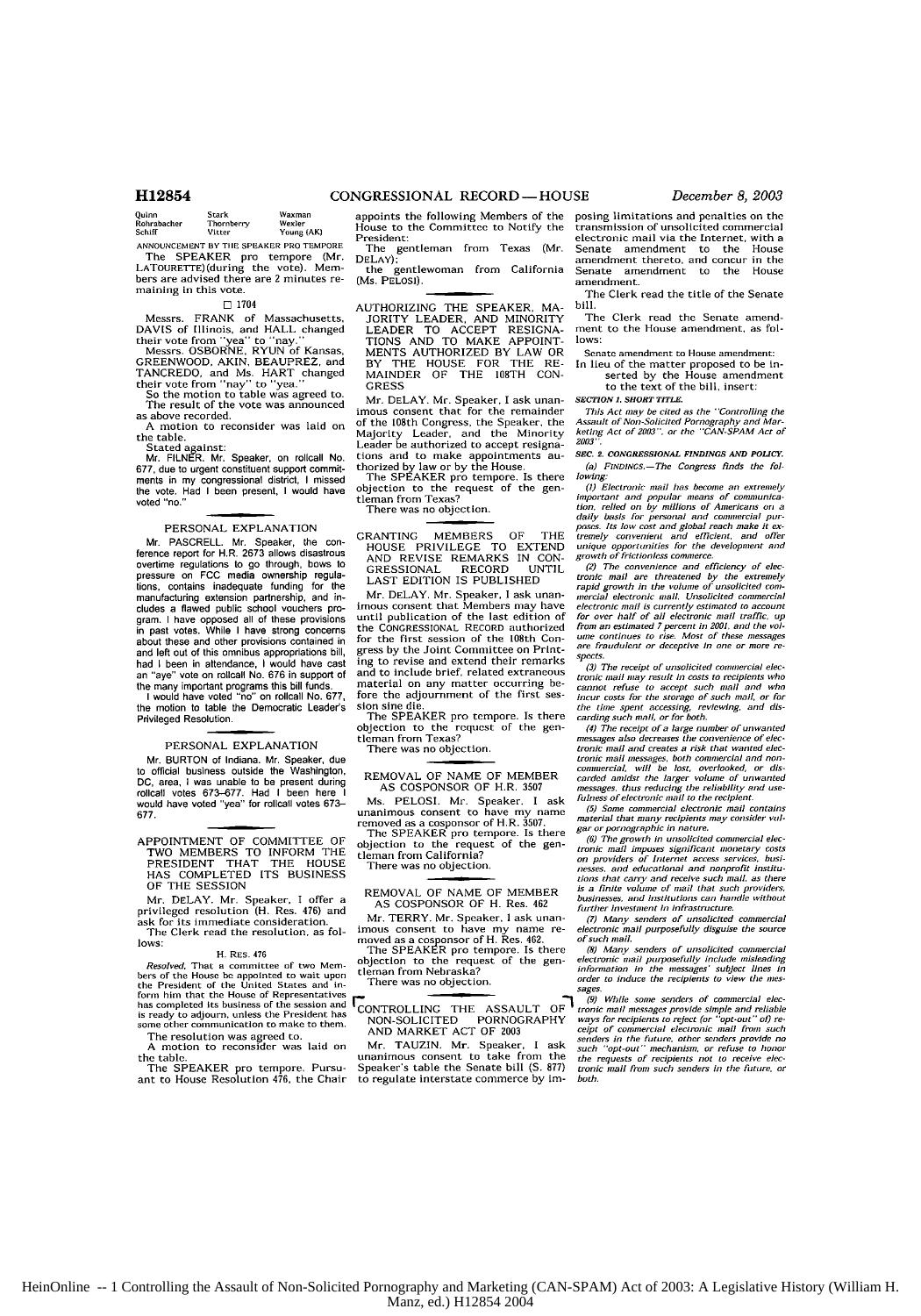*(10)* Many senders of bulk unsolicited *cammer-* (4) DOMAIN NAME.-The term *domain name"* cial electronic mail use computer programs to means any alphanumeric designation which is<br>gather large numbers of electronic mail address- registered with or assigned by any domain name<br>es on an automated basis from Intern (*us) many servies of our authority countereformalistical electronic mail use computer programs to means any alphanumeric designation which is gather large numbers of electronic mail address-registered with or assigned by* addresses in order to make full use of the website or service.

tended to regulate *or* reduce unsolicited *conuner-* commonly expressed as a string of characters, *cum main statute in reduce unsolicited commercial electronic mail, but these statutes impose different standards and requirements. As a re*differeni *standards and requirements.* As a *re- (conimonly referred* to as the *"local* part *")* and sult, they do not appear to have been successful – a reference to an Internet domain (commonly re-<br>in addressing the problems associated with un- – ferred to as the ''domain part''), whether or not cause, since an electronic mail address does not specify a geographic location, *It* can be *e-* **(6)** *ELECTRONIC* MAIL MESSAGE.-The term know with which **of** these *disparate* statutes to *a* unique electronic mail address.

(7) FTC ACT,—The term "FTC Act" means the<br>
they are required to comply.<br>
(12) The problems associated with the rapid Federal Trade Commission Act (15 U.S.C. 41 et<br>
growth and abuse of unsolicited commercial seq.).<br>
electro technological approaches and the pursuit *of co- routing* hiformation attached *to* an *electmnic* operative efforts with *other* countries will **be** mail message, including the originating domain

necessary as well.<br> **(b)** CONCRESSIONAL DETERMINATION OF PUB-<br>
LIC POLICY,—On the basis of the findings in subsection (a), the Congress determines that- son Initiating the message.

*in* regulatioti of *cotmercial* electronic mail on a with respect to a commercial electronic *mail es-*

*should not mislead recipients as to the source or content of such mail; and* 

have a right to decline to receive additional more than one person may be considered<br>commercial electronic mail from the same source.<br>SEC. 3. DEFINITIONS.<br>SEC. 3. DEFINITIONS.<br>SEC. 3. DEFINITIONS.

*In this Act:*<br>(1) AFFIRMATIVE CONSENT.—The term "affirm-(1) AFFIRMATIVE CONSENT.—The term "affirm- $(11)$  INTERNET ACCESS SERVICE.—The term<br>atlve consent", when used with respect to a "internet access service: "has the meaning given<br>commercial electronic mail message, means tha that **the consent**", when used with respect to a<br>commercial electronic mail message, means<br>that—<br> $\frac{dA}{dt}$  (A) the recipient expressly consented to re-

**(A)** *the* recipient expressly consented to *re-* (12) *PROCURE -The* tert 'procure", when *ceve* the omessage. *either hi* response to a clear used with respect to the initiation of a conneredive the message, either in response to a clear<br>and conspicuous request for such consent or at

(B) if the message is from a party other than  $\frac{dy}{dx}$  and pivous outer consideration to, on the party to which the receiption to only be the party to which the receiption of the party of the party of the party of the su conspicuous notice at the time the consent was<br>conspicuous notice at the time the consent was<br>communicated that the recipient's electronic term in section 1030(e)/2)/B) of title 18. United *conspicuous note at the encipient's electronic term in sected compunicated that the necipient's electronic term in sected code.<br>
mail address could be transferred to such other States Code.<br>
party for the purpose of initi* 

message 'does *not* include a transactional **or to-** *cipient* of any *commercial* electronic mail mes-*latlanship* message. sage sent *or* delivered to that address before it

**(C) REGULATIONS REGARDING PRIMARY PUR-**<br>(C) REGULATIONS REGARDING PRIMARY PUR-<br>POSE.—Not later than 12 months after the date *POSE.-NOTIONS REGARDING PRIMARY PUR- was reassigned.*<br>POSE.--Not later than 12 months after the date (15) *ROUTINE CONVEYANCE.-The term "rou-*<br>of the enactment of this Act, the Commission - tips conveyance'' mages the tra of the enactment of this Act, the Commission tine conveyance" means the transmission, rout-<br>shall issue regulations pursuant to section 13 ine relaxing bandling or storing through an *defining* the relevant criteria to facilitate the de- automatic technical press, of an electronic termnation of *the* primary puipose of an elec- *atoll* message *for* which anther person *has*

rne measured at receiver to a commercial en- (A) IN CENERAL.—Except as provided in sub-<br>tity or a link to the website of a commercial en- (A) IN CENERAL.—Except as provided in sub-<br>tity in an electronic mail message does n itself. cause *such* message to be treated as a with respect to a commercial electronic mail **mes-**commercial electronic mall message for purposes sage, means a person who initiates such a **mes**of this Act if the contents *or* clrcumstances of sage and whose product, service, **or** Internet the message indicate a primary purpose other web site is advertised **or** *promoted* by the men or ans Act if the coments of chambiantes of<br>the message indicate a primary purpose other<br>than commercial advertisement or promotion of

*website* **or** service. **(5)** ELECTRONtC *MAnl.* ADDRESS.-The *term (II)* Many States **have** enacted legislation in- *"clectronic mall* address" means a destination, *s securities solicity of the animality of displayed, to which an electronic mail message can be sent or delivered.*<br>*can be sent or delivered.*<br>*(6) ELECTRONIC MAIL. MESSAGE.—The term* 

*tremely the control mail message 'means a message sent*<br>*to a unique electronic mail address*.<br>*(7) FTC Act: --The term 'FTC Act' means the*<br>*Federal Trade Commission Act (15 U.S.C. 41 et* 

islation alone. The development and adoption of inforation *" mwans* tte *source,* destination, and (b) CONCRESSIONAL DETERMINATION OF PUB. and any other information that appears in the<br>LIC POLICY.—On the basis of the findings in line identifying, or purporting to identify, a per-

*()* there is a substantial government *ineerest* (9) *INTriAre.-The* eerm "initiate *,* when used nationwide basis; sage, means to *originate or transmit* such mes sage, mann to anginate or community series sage or *to procure the origination or transmission of such message, but shall not include* shown in massive in the product of the series of actions that constitute routine conveyance of<br>(3) recipients of commercial electronic mail such message. For purposes of this paragraph,<br>have a right to decline to receive a

and conspicuous request for such consent or at *cial electronic mail message, means intentionally*<br>the recipient's own initiative: and **the recipient's** to pay or provide other consideration to, or in-

party for the purpose of *initiating* comoercial (14) RECIPIENT.-The term *"recipient* **',** when electronic mail messages. used with respect *to* a commercial electronic (2) COMMERCIAL **ELECTRONI** MAIL *MESSAGE.* - mall message, means an *authurized* user of the (2) COMMERCIAL ELECTRONIC MAIL MESSACE.— mail message, means an authorized user of the *message* incommercial elec- electronic mail address to which the message onic onic commercial elec-<br>  $\alpha$  in CENERAL.—The term  $\alpha$ omm  $(1)$  and the example the contract of a commercial product of a connection of a connection of a connection of a connection of a connection of a connection of a connection of a connection of a connection of a connection of on an Internet website operated for a commer-<br>cial purpose). excellent with respect to each surface in the real purpose).<br>(B) TRANSACTIONAL OR RELATIONSHIP MES- an electronic mail address is reassigned to a new *SAGES.*<br>-SAGES. The *term -commercial electronic mail address is reassigned to a new user shall purposel.*<br>-SAGES. The term 'commercial electronic mail and these shall not be treated as a re-<br>- shall not be treated as a r

tronic mail message. "Interview on the comparable recipients or provided the recipi-<br>(D) REFERENCE TO COMPANY OR WEBSITE.— on addresses.<br>The inclusion of a reference to a commercial en- (i) SENDER.—

than commercial advertisement or promotion of sage.<br>a commercial product or service.<br>(B) COMMISSION.—The term "Commission" *SIONS.—If an entity operates through separate*. (3) CoMMiSSiN.-The term *"Commission SONS.-If* an entity operates through separate *means* the Federal Trade Commission. *lines* of business or divisions and holds *Itself* **out**

to the *rclipleni* throughout the *message* as that particular line of business or division *rather* than as the entity of which such line *of* business or division is a part, then the line of business **or** the division shall be treated as the sender of

such message for purposes of this Act. *(if)* **TRIANSACTIONAL** OR RELATIONSHIP **MES-SAGE.-** (A) IN **CENERAL.-The** term "transactional or

relationship *message''* means an *electronic ftll* message the primary purpose of which **is-** *(i)* **to** *facilitate, complete,* or confirt a con,

mercial *transaction* that *the* recipient has pm-

*vlously* agreed to enter *into* with the sender; (it) to provide warranty information. product *recall* information, *or safety* **or** security informa*tion* with respect to a commercial product or

*service* used **or** purchased **by** the recipient *(ill)* to provide- *(I)* notification concerning a change in the terms or features **of,**

*(I)* notification of a change in the recipient's

standing or *status* with *respect* to; **or (111)** at regular periodic intervals, accout balance *hiformatiot* or other type of account

statement with *respect* to, a subscription, membership, account, loan, or comparable ongoing commercial relationship in-<br>volving the ongoing purchase or use by the revolving the ongoing purchase or use **by** the re-cipient **of** products *services offered* **by** the sendtr;

*(iv)* to provide information directly related to *an* employment relationship **or** related benefit plan in which the recipient is currently in-

volved, participating, **or** enrolled: or **(v) to** deliver goods or services including *product* updates *or* upgrades, that the recipient is entitled **to** retcive under the terms of a transaction that the *recipient* has previously agreed

to enter into with the sender. (B) **MODIFICATION OF DEFINITION.-The Coi**mission by regulation pursuant to section 13<br>may modify the definition in subparagraph (A)<br>to expand or contract the categories of messages<br>that are treated as transactional or relationship messages for purposes of this Act to the extent<br>that such modification is necessary to accommo-<br>date changes in electronic *mail technology or*<br>practices and accomplish the purposes of this  $\sim$ 

*SEC.* **4. PROHIBITION** *AGAINST PREDATORY AND* **ABUSIVE** COMMERCIAL **E-MAIL.** (a) **OFFENSE-**

*(I)* **IN GENERAL.** -Chapter 47 of title **18,** United *States* Code, is amended **by** adding at the end the *following* new section:

**"§1037. Fraud** and related activity in *conneetion* with **eleetranie mail**

*"'(a)* IN **CENERAL.** -Whoever, in *or* affecting

interstate or foreign commerce, knowingly--<br>
"(1) accesses a protected computer without<br>authorization, and intentionally initiates the<br>transmission of multiple commercial electronic mail messages *from or* through *such* computer

'(2) *uses a* protected **computer** to *relay or* **it** *transmit multiple* commercial electronic mall tessages, with *the* ient **to** decice or *mislead recipietts, or* any Internet *access* nerice, *as to* the origin of such messages,

*'(3)* materially falsifies header information in multiple commercial electronic mail messages *and imentionally* initiates the *Uansissim* of *such messages,*

*"(4) registers,* using intformation that matrlry ragsics, sang insurancian cuculative definition online accurate interesting in the accuration of the accuration of the accuration of the accuration of the accuration of the accuration analysis and interactionally initia musics are multiple commercial electronic mail<br>mission of multiple commercial electronic mail<br>counts or domain names, or<br> $\frac{(5)}{6}$  habely represents oneself to be the reg-<br>istrant or the legitimate successor in interest t

dresses, and *Intentionally Initiates* the *trons-*mission **of** multiple commercial electronic mail messages *from* such addresses,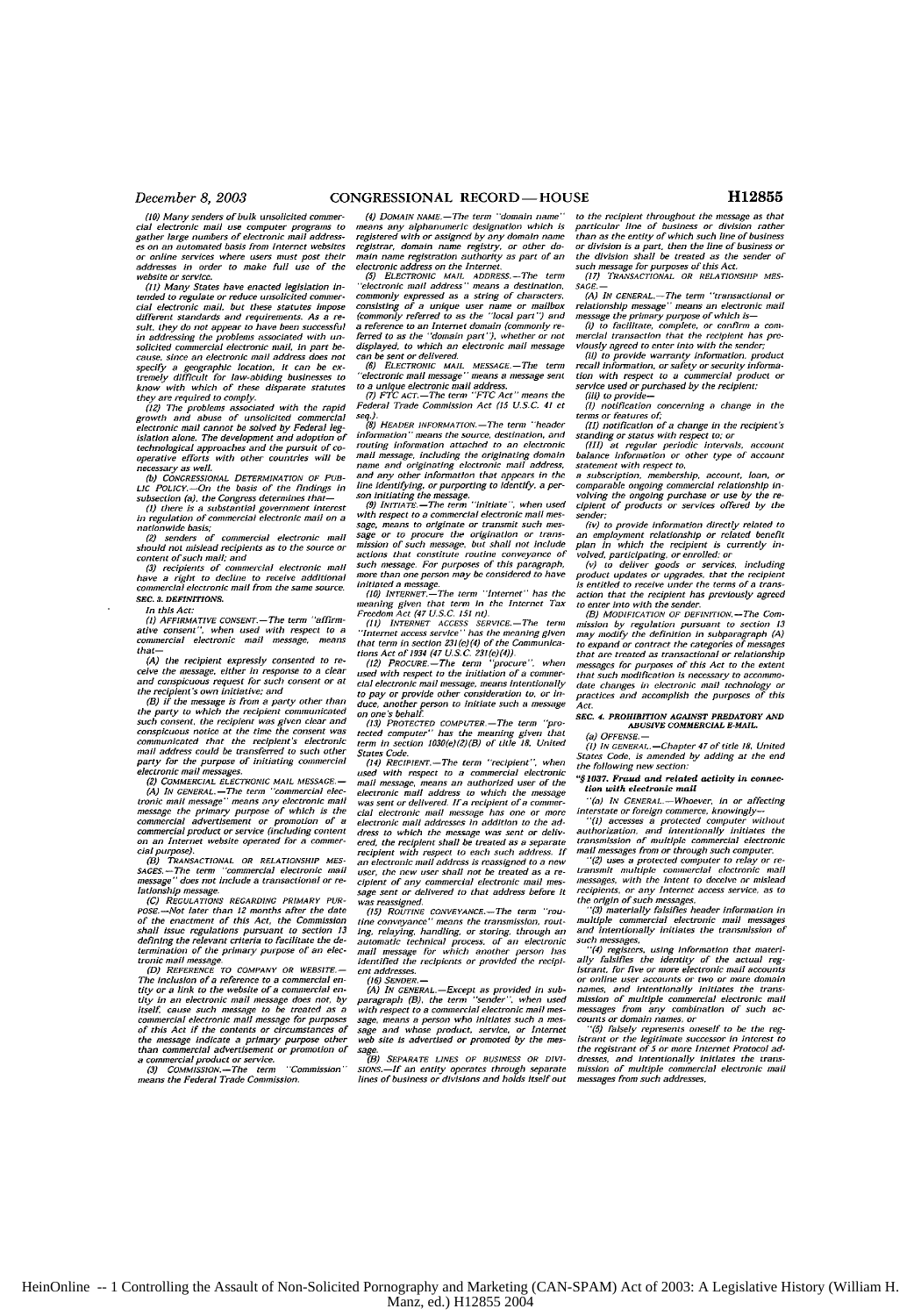**or** conspires *to* do **so.** shall be punished as pro- *vided i. subsection* **(b).** *'(b) PENALTIES.-The punishment for an of-*

*fense under subsection (a) is- "(1) a line snder this title, imprisonment for natore than 5ycars, or both, if-*

*(A) the offense is committed in furtherance of any felony under the laws of the United States or of any State. or '(B) the defendant has previously been con-*

*victed under this section or section 1030, or under the law of any State for conduct involv-ing the transmission of multiple commercial electronic matl messages or unauthorized access to <sup>a</sup> computer system. "(2) a fine under this title, imprisonment for*

*not more than 3 years, or both, if—*<br>''(A) the *offense is an offense under sub-*

*section (a)()' \* (B) tie offense is an offteo under sub- section (a)(4) and involved 20 or more falsified electronic mail or online user account cegistrations, or 10 or more falsified domain name reg-*<br>*istrations*;

*istrations; "(C) the volume of electronic mail messages transmitted in furtherance of the offense exce ed 2 00 during any 24-hour period. 25,000 dur- ing any 30-day period, or 250.000 during any I-*

*year period "'(D) the offense caused loss to one or more pecso aggregating \$5,000 or more in value dour-*

*ig any 1-year period, '(E) as a result of the offense any individual* committing the offense obtained anything of<br>value aggregating \$5,000 or more during any 1-<br>year period, or<br>(fr) the offense was undertaken by the de-

*feidant in concert with 3 or more other persons with respect to whom the defendant occupied a position of organizer or leader, and '(3) a fine under this title or hoprisonment for*

*not more than I year, or both, in any other case. '(c) FORFEITURE- "(1) IN CENERAL.-The court, in biposing sen-*

*tence on a person who is convicted ofan offense under this section shall order that the defend-ant forfeit to the United States-*

 $(1)$  any property, real or personal, constituting or traccable to gross proceeds obtained<br>from such offense; and<br> $(2B)$  any equipment, software, or other tech-<br> $(1B)$  any equipment, software, or other tech-<br>nology used o

*to facilitate the comiission of such offense.*

"(2) PROCEDURES.--The procedures set forth<br>In section 413 of the Controlled Substances Act<br>(21 U.S.C. 853), other than subsection (d) of that<br>section, and in Rule 32.2 of the Federal Rules of *Criminal Procedure, shall apply to ail stages of a criminal forfeiture proceeding under this sec- tion.*

"(d) DEFINITIONS —In this section:<br>"(1) LOSS. —The term 'loss' has the meaning<br>given that term in section 1030(c) of this title.<br>"(2) MATERIALLY. —For purposes of para-<br>graphs (3) and (4) of subsection (a), header in-<br>for manner that would impair the ability of a re-<br>cipient of the message, an Internet access service<br>ice processing the message on behalf of a recipient<br>ent, a person alleging a violation of this section, *or a law enforcement agency to identify, locate, or respond to a person who Initiated the elec-Fronit mall message or to investigate the alleged*

*violation.*<br>"(3) Mu Tipi F --The term 'multiole' means *"'(3) MULTIPLE,-The term otuitiple' means mere than 100 electronic mail messages during a 24-hour period, more than 1,000 electronic mail messages during a 30-day period, or more tIan 10,000 electronic mall messages during a 1-year period.*

(*i*) OTHER TERMS.—Any other term has the<br>meaning given that term by section 3 of the<br>CAN-SPAM Act of 2003."<br>(2) CONFORMING AMENDMENT.—The chapter<br>analysis for chapter 47 of title 18, United States

*Code, is amended by adding at the end the following:*

*'Set. "1037. Fraud and related activity in connection*

*with tlectroiic iiiai" (b) UNITED STATES SENTENCING COMMISSION.- (I) DIRECTIVE. -Pursuant to Its authority under section 994(p) of title 20, United States Code, and in accordance with this section. the United States Sentencing Commission shall r-view and, as appropriate, amtend the sentencing guidelines and policy statements to provide ap propriate penalties fo Violations uf section 1037 of title 18, United States Code, as added by this section, and other offenses that may be facilitated by the sending of large quantities of unso-icted electronic mail. (2) REQUIREMENTS. -In carrying out tiuis sub-*

section, the Sentencing Commission shall con-<br>sider providing sentencing enhancements for-<br>(A) those convicted under section 1037 of title<br>18, United States Code, who-<br>(1) obtained electronic mail addresses through

improper means, including—<br>(i) harvesting electronic mail addresses of the<br>users of a website, proprietary service, or other<br>online public forum operated by another person,

*without the authorization of such person; and (11) randomly generating electronic mail ad dresses by computer; or (if) knew that the commercial electronic -a11*

*messages involced in tie offense contained or* advertised an Internet domain for which the<br>registrant of the domain had provided false reg-

*istration information; and (B) these convicted of other offenses, inclid*ing offenses involving fraud, identity theft, ob-<br>scenity, child pornography, and the sexual ex-<br>ploitation of children, if such offenses involved<br>the sending of large quantities of electronic *mail.*

*(c) SENSE OF CONCRESS.-It IS the sense of Congress that (1) Spats has become the method of choice tor*

*those who distribute pornography, perpetrate fraudulent schemes, and introduce Viruses, worms, and Trojan horses Into personal and*

business computer systems; and<br>(2) the Department of Justice should use all<br>existing law enforcement tools to investigate and<br>prosecute those who send bulk commercial e*mail to facilitate tie commission of Federal crimes, including the tools contained in chapters 47 and 63 of title 10 United States Code (relat ing to fraud and false statements) chapter 71 of title 10, United States Code (ielating to obscen-ity): chapter 110 of title 18, United States Code (relating to the sexual exploitation of children) and chapter 95 of title 18, United States Code (relating to racketeering), as appropriate.*

*SEC. 5.* **OTHER** *PROTECTIONS* **FOR USERS OF** *COMMERCIAL ELECTRONIC MAIL. (a) REQUIREMENTS FOR TRANSMsISSiON OF MEs-*

**SAGES.-** *(1)* PROHIBITION *OF* **FALS** OR *MISLEADING TRANSMISSION INFORMATION.-It is unlawful for*

*any person to initiate the transmission, to a protected computer, of a commercial electronic mall aiessage, or a transactional or relationship mes*sage, that contains, or is accompanied by, head-<br>er information that is materially false or materi-<br>ally misleading. For purposes of this para*graph-*

*(A) header information that is technically ac,* curate but includes an originating electronic<br>mail address domain name, or Internet Protocol<br>address the access to which for purposes of initi-<br>ating the message was obtained by means of<br>false or fraudulent pretenses or re

*shall be considered materially misleading. (B) a "from" line (the line identifying or purporting to identify a person initiating the mes-sage) that accurately idendfies any person who Initiated the message shall not be considered*

*materially fale or materially misleading: and (C) header information shall be considered materially misleading if it fais to identify accurately a protected computer used to initiate the message because the persoi initiating the men sage knowingly uses aiothei protected computer*

HeinOnline -- 1 Controlling the Assault of Non-Solicited Pornography and Marketing (CAN-SPAM) Act of 2003: A Legislative History (William H. Manz, ed.) H12856 2004

*to relay or retrnsmit tie message for purposes of disguising its origin, (2) PROHIBITION OF DECEPTIVE SUBJECT HEAD-*

*INCS.-11 is unlawful for any person to initiate the tiatinsmsson to a protected computer of <sup>a</sup> comoiercial electronic mal message if such per*son has actual knowledge, or knowledge fairly<br>implied an the basis of objective circumstances,<br>that a subject heading of the message would be<br>likely to mislead a recipient, acting reasonably<br>under the circumstances, about *message (consistent with the criteria used in enforcement of section 5 of the Federal Trade Com-mission Act (15 U.S.C. 45)). (3) INCLUSION OF RETURN ADDRESS OR COM-*

*PARABLE MECHANISM IN COMMERCIAL ELEC-*

*TRONIC MAiL.- (A) fN GENERAL. -It is unlawful for any person to initiate the transmission to a piutected* computer of a commercial electronic mail mes*sage that does not conitahi a functioning return elecronic mail address or other Internet-based* mechanism, clearly and conspicuously dis*played, that-*

 $\,$  (i) a recipient may use to submit, in a manner specified in the message, a reply electronic mail message or other form of Internet-based commu-*Ieation requesting not to receive future com-mercial electronic mail messages from that send-er at the electronic mail address where he mes-*

*sage was received; and (H) remains capable of receivitng such mes-sages or communications for no less thain 30 days after the eiansmission of the original message. (B) MORE DETAILED OPTIONS POSSIBLE.-The*

person initiating a commercial electronic mail<br>message may comply with subparagraph (A)(i)<br>by providing the recipient a list or menu from<br>which the recipient may choose the specific<br>types of commercial electronic mail mess recipient wants to receive or does not want to<br>receive from the sender, if the list or menu in-<br>cludes an option under which the recipient may<br>choose not to receive any commercial electronic *mal tessage homs the sendecr. (C) TEMPoRARY INABILITY TO RECEIVE MES-*

*SArES OR PROCESS REQUESTS.-A return tlec-ironic mail address or othi mechanism does not* Fail to satisfy the requirements of subparagraph<br>(A) if it is unexpectedly and temporarily unable to receive messages or process requests due to a<br>sender if the problem beyond the control of the sender if the problem is c

*er, then it is unlawful- (i) for the sender to initiate the transmission to the recipient, more than 10 business days after the rceipt of such request, eta commercial electronic mail message that falls within the*

*scope of* the *request (it) for any person acting on behalf of the sender to initiate the transnmission to threcipi*ent. more than 10 business days after the receipt *of such request, of a commercial electronic mail message with actual knowledge, or knowledge fairly implied on the basis of objective tircumstances, that such message falls within the*

*scope of the request: (ii) for any person acting on behalf of the sender to assist in initiating the transmission to the recipient, through the provision or selection*<br>*of addresses to which the message will be sent, of a commercial electronic mail message with actual knowledge. or knowledge fairly implied on the basis of objective circumstances. that such message would violate clause (i) or (h); or*

*(iv) for the sender, or any other person who knows that the recipient has made such a re-quest, to sell lease, exchange. or otherwise transfer or release the electronic mail address of*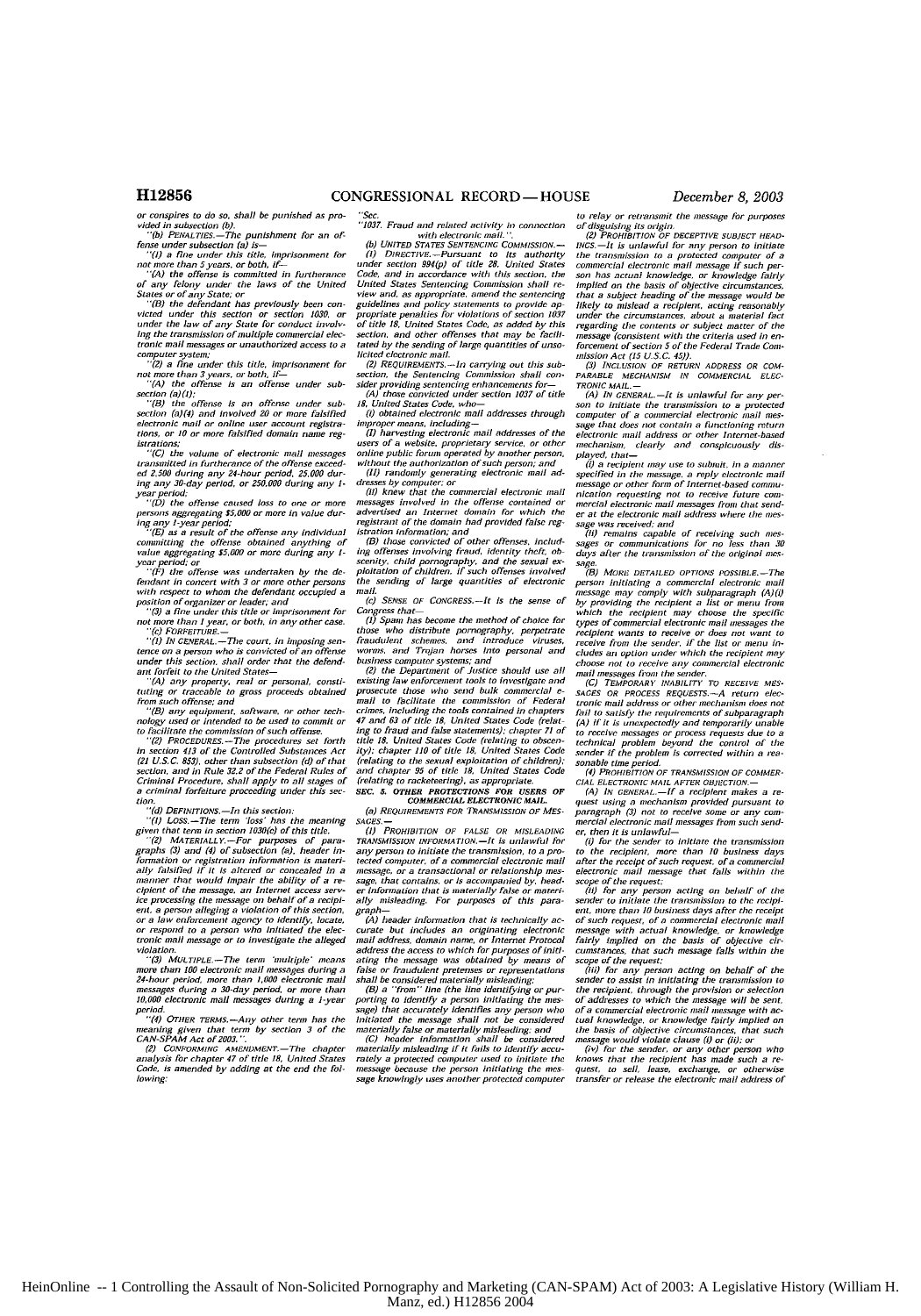*the* recipient (including through any transaction or other transfer involving mailing lists<br>bearing the electronic mail address of the recipi*ent)* for any purpose other than compliance with this Act or other provision *of* law.

**(B)** SUBSEQUENT *AFFIRMATIVE* CONSENT.-A prohibition in *subparagraph* **(A)** does not apply *if* ihere is afiroative *consent* by the recipient *subsequent* to the request under subparagraph

**(A).** *(5) INCLUSION OF* IDENTIFIER, OPT-OUT, **AND** *PHYSICAL* **ADDRESS** *IN* COMMERCIAL *ELECTRONIC* MAIL.

**(A)** It *is unlawfil for* any person *to Initiate* the transmission of any *commercial* electronic *malt* message to a protected *computer* unless the message provides- *(i)* clear and conspicuous *idntification* that

*the* iessage is an advertisement or solicitation; *(il)* clear and conspicious *notice of* the opportunity under paragraph *(3)* to decline *to* receive further comimercial electronic mail messages

*fro., the so-der: and (iii)* a *valid* physical postal address **of** the sender.

*(B)* Subparagraph (A)(i) does *not* apply to the transmission of *a* commercial electronic mail message if *the* recipient has given prior affirta-

tive consent to receipt of the message.<br>
(6) MATERIALLY .- For purposes of paragraph<br>
(1), the term "materially", when used with re-<br>
spect to false or misleading header information, includes the *alteration* or concealment of header information in a manner that *would impair* the ability of an Internet access service processing the message on behalf **of** a recipient, a peison *alleging* a *violation* of this section, **or** a law en*forrement* agency to identify. locate, or respond to a person who *initiated* the electronic mail *message* or *to* investigate the alleged *violation,* or *the* ability ofa recipient of *the* message *to r-spond* to a person who *initiated* the electronic *message*

(b) AGGRAVATED VIOLATIONS *RELATING* TO COMMERCIAL *ELECTRONIC* MAIL- *(I)* **AORESS** *HARVESTING* **AND** DICTIONARY **AT-**

**TACKS.-**

**(A) IN** *GENERAL.-It* is unlawful for any **per,** son to initiate the transmission, to a protected<br>computer, of a commercial electronic mail mes*sage* that *is ulawful* under *subsection* (a), **or** *to* exassit in the origination of such message<br>through the provision or selection of addresses<br>to which the message will be transmitted, if such<br>person had actual knowledge, or knowledge fairly *implied* **on** the basis of *objective ctr*

*cumstances,* that- *(i)* the electronic *mail* addiess of *the* recipient was obtained using an automated means from<br>an Internet website or proprietary online service<br>operated by another person, and such website or<br>online service included, at the time the address *was* obtained, a notice stating that the operator **of** such website or *online service* will *not* **givo,** *sell,* **or** *olherwise* transfer addresses maintained by such website or *online ser-ice* to any other *patty* for the purposes *of initiating,* or enabling *others* to Initiate, electronic **mail** messages or *(ki)* the electronic *mail* address of the recipient

was obtained *using* an automated means *that* generates possible electronic *mail* addresses **by** *combining* taotes. letters, **or** numbers *into* **no-**

*merous* permutations. (B) DISCLAIMER-Nothing *il this* paragraph *creates* an ownership **or** proprietary interest *in* such electronic *mall addresses. (2)* AUTOMATED **CREATION** OF MULTIPLE ELEC-

TRONIC **MAIL** *ACCOUNTS.-It* is unlawful for any **person to use scripts or other automated mean** to register *for multiple* electronic mail accounts or *oline* user accounts from which to transmit *to a protected* computer, **or** enable another per**son** *to* transmit to a protected computer, a com-*mercial* electronic mail message that *is unlawful under subsection* (a).

**(3)** *RELAY OR RETRANSMISSION* THROUGH **UNAU-***THORIZED ACCeSS.-It is* unlawful for any **per-***son* knowingly to relay or retransmit a commer *cial* electronic mail message that is unlawful *under* subsection **(a) from** a **protected** computer or computer network that such person has

occessed without authorization. *(e)* **SUPPLEMENTARY** *RULEMAKrNC* AUTHOR-ITY.-The Commission shall by regulation. pur-

*suant* to section **13-** (1) modify the 10-business-day period under subsection (a)(4)(A) or subsection *(a)(4)(B).* or both, if the Commission determines that a dif*forest* period *would* be *more* reasonable after taking *into* account- (A) the purposes *of* subsection (a); (B) the *interests* of recipients of commercial

electronic **mail,** and (C) the burdens Imposed on senders of lawful

*commercial* electronic mall; and (2) specify additional activities or practices to *which* subsection **(b)** *applies* **if** the Commission determInes that those activities or practices **are** contributing *substantially* to the proliferation of *commercial* electronic mail *messages* that are **un-**

.<br>Lawful under subsection (a).<br>*(d) REQUIREMENT TO PLACE WARNING LABELS* **ON** COMMERCIAL **ELECTRONIC** MAIL *COTAINNG*

**SEXUALLY** ORIENTED MATERIAL, - *(I)* **IN** *GENERAL.-No* person may initiate *In* **or** *affecting* interstate commerce the transmission, to a protected computer, *of* any commercial **ele***tronicalla computer*, or any commercial elec-<br>mail message that includes sexually ori-<br>material and ented material and- (A) *fail* to Include in **subject** heading fur the

*electronic* mall message the marks or notices *pre-scribed* **by** the Commission under this sub-

*section; or* (B) fall to provide that the matter in the message that *is initially* viewable **to** the recipient when the message is opened by any recipient and absent any further actions by the recipient, *Includes* only- **(i)** to the *extent* required or authorized pursu-

*ant* to **paragraph** *(2),* **any** such marks or notices; *(ii)* the *information required* to be *includod it* the message pursuant **to** subsection (a) **(5)** and *(11) Instructions* on how to access, **or** *a* mech-

*anism* to *access,* the *seually oriented* material. **(2) PRIOR** AFFIRMATIVE **CONSENT.** *-Paragraph*

(1) does not apply to the transmission of an *tronic* mail message if the recipient has given prior affirmative *consent* **io** *receipt* of the ms- sage.

**(3)** PRESCRIPTION OF MARKS AND **NOTICES.-** Not later than 120 days after the date of the **en-**actment of *this* Act, the Commission in *consulta*tion with the Attorney General *shall* prescribe *clearly* identifiable **marks or** notices **to be In-***cluded* in **or** associated with commercial electronic mail that contains sexually oriented material, in order **to** inform the recipient of that fact and to facilitate *hitering* of such electronic mail. *The* Conitission *shall* publish in the **Fed***eral* Register and provide notice to the public of the marks or notices prescribed under this para-

**graph. (4)** *DEFINITION-in* this subsection. *the* terts "sexually oriented material" means any material that depicts sexually explicit conduct (as<br>that term is defined in section  $2256$  of title 18,<br>that term is defined in section  $2256$  of title 18,<br>thitled States Code), unle whole, the remainder of which *is* not primarily

devoted to sexual matters.<br>
(5) PENALTY.—Whoever knowingly violates<br>paragraph (1) shall be fined under title 18,<br>United States Code, or imprisoned not more<br>than 5 vears, or both.

*SEC.* **6. BUSINESSES KNOWINGLY PROMOTED BY** *ELECTRONIC* MAIL WITHI **FALSE** OR *MISLEADING* **TRANSMISSION** INFOR. MATION.

**(a)** IN GENERAL-It **is** unlawful for a person to promote. **or** allow the promotion **of** that **per-**son *s* trade **or** business, or goods, products, property, **or** services sold, offered for sale, leased or offered for lease, or otherwise *made* available through that trade *os* business, in *a commrrsal* electronic *mil message* the transmission of which is in *violation of* section *5(a)(l)* if that **person-**

**(1)** knows, **or** should have knows in **the** ordi*nary coust* **of** that **person** *s* **trade or** business, *that the goods, products, property, or services*<br>sold. offered for sale, leased or offered for lease,<br>or otherwise made available through that *trade* **or** business **woe being** prosioted *is* such **a** tiles *sage.*

*(2)* received **or** expected to receive an economic benefit from such promotion; and

**(3)** took no reasonable action- **(A)** to prevent tie transmission; or (B) to detect the transmission and report **It** to

the Commission (b) LIMITED ENFORCEMENT *ACAINST* **THIRD PARTIES.** *-*

*(I)* **IN** GENERAL. *-Except* as provided in **para-**graph (2), *a* person (hereinafter **rfered** to as the "thhid party') that pioides goods. products. property, or services to another *person* that *violates subsection* (a) shall **not** be held la-ble **for** such ciolatioi, (2) EXCEPTION. *-Liability* for a *violation* of

subsection (a) shal be imputed to a **thiud** party that provides goods, products. propety, or **serv-**ices to another *iorson that* violates *subsection* (a) *if* that third party-

**(A)** owns, *or* has a greater titan **50** percent ownership or economic interest in, the trade **or** business **of** the person that *violated subsection (a); or (B)(i)* has actual knowledge that goods, prod-

octs, property, **or** *services* are promoted **in** *a cotmiercial* tleronic *mail message* the transmission **of** which is *in violation* of section  $5(a)(1)$ : and

*(it)* receives. **or** expects to *receite* an *economic benefit* **from** such promotion. *(r)* **EXCLUSIVE ENFORCEMENT BY** FTC.-Sub-

*sectons* **(f)** and **(g)** of section **7** do not apply **to** *violations* **of** this section. *(d) SAVINGS* PROVISiON.-Except as provided

in section 7(f)(8), nothing in this section may be construed to limit or prevent any action that may be taken *under* this Act with respect to any *violation of* any other section of this Act. **SEC. 7. ENFORCEMENT GENERALLY.** 

**(a) VIOLATION** *IS UNFAIR OR DECEPTIVE* **ACT** OR PRACTICE.-Except as provided in *subsection* **(b), this** Act shall *be* enforced **by** the Commission as if the **violation** of this **Act were** an unfair or deceptive act or practice proscribed under sec-<br>tion 18(a)(1)(B) of the Federal Trade Commis-

sion Act (15 **U.S.C. 57a(a)(1)(B)).**<br>(b) ENFORCEMENT BY CERTAIN OTHER AGEN-<br>CIES.-Compliance with this Act shall be en*forced-*

*(I)* under section *8* of **the** Federal Deposit tn-

*,oraiie* Act (12 **US. C. 1818),** in **the** *cast* **of-** (A) national banks, and Federal branctes and

rederal agencies of foreign banks, by the Office<br>Federal agencies of foreign banks, by the Office<br>(B) member banks of the Curency;<br>(B) member banks of the Federal Reserve System<br>(enter than national banks), branches and<br>ag branches, **Federal** agencies, *atd* isured State branches **of** foreign *banks),* commercial lending companics owned **or** controlled by *foreign* banks, organizations operating *under* section **25** or **25A** of the Federal *Reserve* Act *(12* US **C. 601** and *611).* **and** bank holding companies, **by the** Board,

**(C)** banks insured by the Federal Deposit *Insurance* Corporation (other than members **of** the Federal **Reserve** System) *Insured* State branches realian west response to the Board of Directors of<br>the Federal Deposit Insurance Corporation; and<br>(D) savings associations the deposits of which<br>are insured by the Federal Deposit Insurance<br>are insured by the Federal Depos

Corporation, **by** the Director of the Office of Thrift *Superrision;* (2) under the Federal Credit Union Act (12 *U.S.C.* 1751 ot *seq.)* by the Board of cie National

Credit Union Administration with respect to any Federally *nsured* credit union; **(3)** *under* the Securities Exchange Act of **<sup>1934</sup>**

**(15** *U.S.C.* 78a *et* seq.) **by** the Securities and **Ex-**change Commission with respect to aiy broker **or** dealer,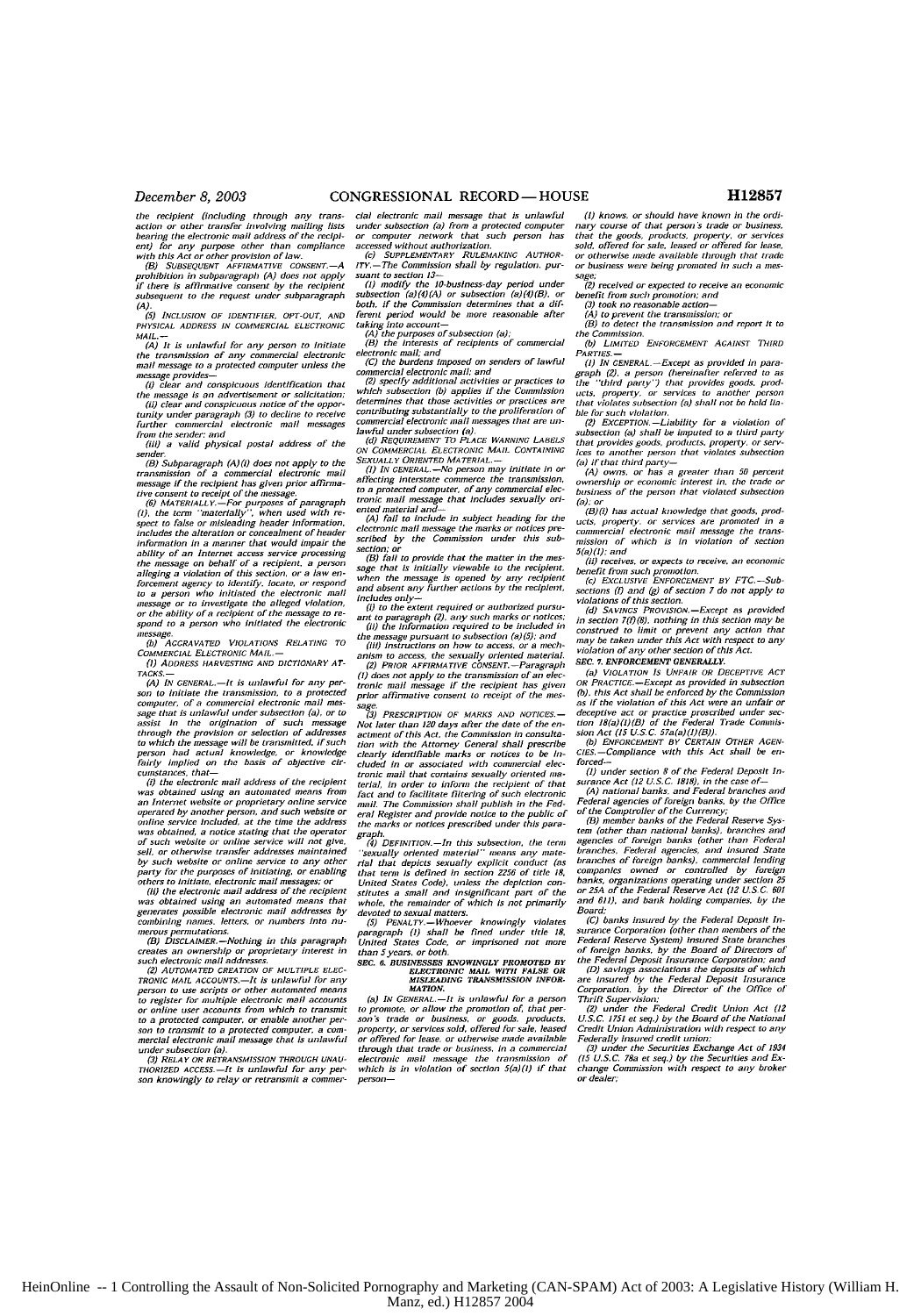(4) under the Investment Conpany Act of 1940 *15 US.* **C** *8O-I* ci *seq.)* **by** the Securities and *Exchage Comuiscion with respect to invest 'inentconiipanis;* **(5)** *under the* Investment Advisers Act of *1940*

*(1 U.S.C 8ib-1 et* seq.) **by** the Securities and *Exchange* Commission with respect to invest*mnent* advisers registered under that Act; (6) under State insurance law in the case *of*

any person engaged **i** providing insurance, **by** *te* applicable State *insurance* authority **of** the State in which *the* person is domiciled. subject to section *104* of the *Gramm-Blley-Learh* Act **(15** *U.S* **C** 6701). except *that* in any State in *which* the *Seato insurance* authority elects not *to* **exer***cise* this power, *the enforcement* authority pur-*suant to* this **Act** shall be exercised **by** the **Com-**

mission in accordance with subsection (a);<br>(7) under part A of subtitle VII of title 49,<br>United States Code, by the Secretary of Trans-

portation with respect to any air carrier or for-<br>eign air carrier subject to that part;<br>(8) under the Packers and Stockyards Act,<br>1921 (7 U.S.C. 181 et seq.) (except as provided in<br>section 406 of that Act (7 U.S.C. 226, 2 the Secretary of Agriculture with respect *to aty activities* subject *to* that Act; *(9)* under the Fari Credit Act of **1971** (12

U.S.C. 2001 et seq.) by the Farm Credit Administration with respect to any Federal land bank,<br>Federal land bank association, Federal inter-<br>Federal land bank, or production credit asso-<br>mediate credit bank, or production c *ciatio,* and

*(11)* inder the Communications Act *of* 1934 *(47 U.S.C, 151 et* seq) **by** the **Federal** Cummunica**tions** Comiission with respect to any *person* subject to *the* provisions *of* that Act. *(t) EXERcISE OF CERTAIN POWERS-For* the

purpose of the exercise **by** *any* agency referred *to In* subsection **(b)** of its powers under any Act referred to in that subsection, a violation of this Act is **deemed** *to* be a violation of a Federal Trade Commission trade regulation rule. In ad-<br>dition to its powers under any provision of law<br>specifically referred to in subsection (b), each of<br>the agencies referred to in that subsection may exercise. for the purpose of enforcing compliance<br>with any requirement imposed under this Act,<br>any other authority conferred on it by law.<br>any other authority conferred on it by law.<br>Id) Actions BY THE COMMISSION.—The Com-

mission shall prevent any person from violating<br>this Act in the same marner. by the same<br>means, and with the same jurisdiction, powers,<br>and duties as though all applicable terms and<br>provisions of the Federal Trade Commissi (15 U.S.C. 41 et seq.) were incorporated into and<br>made a part of this Act. Any entity that violates<br>any provision of that subitite is subject to the<br>penalties and entitled to the privileges and im-<br>monities provided in th means, and with the same jurisdiction, power and duties as though all applicable terms and *provisions* of the Federal Trade Commission Act were *incorporated* into and made a part of that subtitle.

*(e) AVAILABILITY* OF CEAsE-AND-DESIST OR-*DERS* **AND INJUNCTIVE** *RELIEF WITHOUT* **SHOWING** *OF KNOWLEE.-Notwithstaiiding* any other provision of this Act, in any proceeding or action pursuant to subsection (a), (b), (c), or (d) of this section to enforce compliance, through an order to cease and desist or an injunction, with *section 5(a)()(C), section 5(a)(2),* clause **(H),** *(in).* or (iv) *of* section *5(a)(4)(A), section 5(b)(l)(A),* or *section* **5(b)(3),** neither the Commission *nor* the Federal Communications Commission shall be required *tw* allege or prove the state of mind required **by** such section *or* **sub***paragraph-*

(f) ENFORCEMENT BY STATES.—<br>(1) CIVIL ACTION.—In any case in which the<br>attorney general of a State, or an official or<br>agency of a State, has reason to believe that an<br>interest of the residents of that State has been or is threatened or adversely affected by any<br>person who violates paragraph (1) or (2) of sec-<br>tion 5(a), who violates section 5(d), or who en-

gages in a pattern or practice *that violates* para-graph *(3). (4),* **or** *(5) of* section *5(a), of* this Act, the attorney general official, or agency of the State. as parens patriae, may bring a civil ac-*tion* **no** behalf of the residents of the State in a district court of the United States of appropriate jursdiction- **(A)** to enjoin further *violation* of section *5* of

this Act **by** the defendant; *or*

(B) to obtain damages **on** behalf of resldents of the State, in an amount equal *to* the greater **of-** *(i)* the actual monetary loss suffered by such

residents; **or** *(ii)* the amount detensned under paragraph

(3).(2) AVAILABILITY *OF* **INJUNCTIVE** *RELIEF WITH-***OUT** *SHOWING* OF *KNOWLEDGE. -Notwithstanding* any other prevision of *this* Act, *in* a civil action under paragraph  $(i)/A$ ) of this subsection, the attorney general, official, or agency of the State<br>shall not be required to allege or prove the state<br>of mind required to allege or prove the state<br>of mind required by sectio *5(a)()(A),* section 5(b)(l)(A), or section **5(b)(3). (3)** STATUTORY *DAMAES. -* **(A) IN** *GENERAL.-For* purposes of paragraph

(1)(13)(d)*,* the amount determined under this paragraph is *the* amount calculated **by** *muli-*plying the number of violations (with each sepa*rately* addressed unlawful message received by *or* addressed *to such* residents *treated* as *a* sepa-

rate violation) by up to \$250.<br>- (B) LIMITATION.—For any violation of section<br>5 (other than section 5(a)(I)), the amount deter-<br>mined under subparagraph (A) may not exceed *\$2,00D.060.*

**(C)** AccAVATED DAMACES.-The court may increase a damage award to *at* amoutit equal **to** *not* more than three *times the* atount otherwise

*available* onder *this paragioph* if- *(i)* the *court* determines that the defendant *committed* the violation willfully and *know-*

*ingly or (it)* the defendant's unlawful activity *included* one or more of the aggravating *violations* set forth *in* section **5(b).**

*(D) REDUCTION OF DAMAGES.—In assessing<br>damages under subparagraph (A), the court<br>may consider whether-*

*(I)* the defendant has established *and bsple*mented, with due care, commercially *reasonable* practices and prncedures designed to *effectively* prevent *such* violations; *or*

*(it)* the *violation occurred* despite **come-e** *daily reasonable efforts to maintain commercients*<br>the practices and procedures to which reference<br>is made in clause (i).

(4) ATTORNEY *FEES. -In* the *case* of any **suc**cessful action under paragraph (I), the court, in<br>its discretion, may award the costs of the action and *reasunable* attorney fees *to* the State **(5)** *RIGHTS OF FEDERAL* RECULATORS,-The

State shall serve prior written notice of any ac-<br>tion under paragraph (i) upon the Federal<br>Trade Commission or the appropriate Federal<br>regulator determined under subsection (b) and provide *the* Coummission **or** appropriate Federal *regulator* with a copy of *its* complaint, except in any case *In* which such prior *notice Is* not *tea-*sible, *In* which *case the* State shah serve such *notice* immediately upon instituting such action. The Federal Trade Commission or appropriate Federal *regulator* shall have the rIght- **(A)** to intervene in the *action;* (B) upon *so ntervening,* to be heard *on all*

*matters* arising therein; **(C)** to remove *the* action to *te appropriate*

United States district court: and *(D)* to file petitions **for** appeal.

*(6)* CONSTRUCTION. *-For* purposes of bringing any civil action under paragraph *(1). nothing* in this Act *shall* be *construted* to prevent *an attor-*ney general of a State from exercising the pow*ers* conferred **on** the attorney general **by** the *laws of that* State *to-*

Manz, ed.) H12858 2004

**(A)** conduct iivestigations; (B) adntinister *oathis* or affirmations; **or**

(C) compel the attendance of witnesses *or* the

production of documentary and other evidence.<br>
(7) VENUE; SENVICE OF PROCESS.—<br>
(7) VENUE:  $\sim$ Arry action brought under para-<br>
graph (1) may be brought in the district court of<br>
the United States that meets applicable re

brought under paragraph **(1).** process may *be* served in any district in which the defendant- **(t)** *is* an *inhabitant;* or

(ii) maintains a physical place of business.<br>
(8) LIMITATION ON STATE ACTION WHILE FEDERAL ACTION IS PENDINC.—If the Commission, or<br>
other appropriate Federal agency under sub-<br>
section (b), has instituted a civil action administrative artion for violation **of** this Act, **no** State attorney general, or official **or** agency of a State, may bring an action under this sub*section* during the pendency of that action against any defendant named in the complaint **of** the Commission or **the** other agency for **any** *violation of this Act alleged in the complaint.*<br>(9) REOUISITE SCIENTER FOR CERTAIN CIVIL AC-

(8) Regulars extent as a provided in sectral in  $\mathcal{L}(11. Ac$ .<br>  $T(08.8-Except)$  as provided in section 5(a)(1)(C), section 5(a)(2), exetion 5(b)(2),  $\mathcal{L}(010.8-1)$  and  $\mathcal{L}(010.8-1)$  and  $\mathcal{L}(010.8-1)$  in a civil acti **basis of objective circumstances, of the act or**<br>**(g) ACTION that constitutes the violation.**<br>**(g) ACTION BY PROVIDER OF INTERNET ACCESS**<br>**SERVICE.--**

**(1)** ACTION *A UTHORvZED.* **-A** provider *of* Inter-

net access service adversely affected **by** a viola-tion of section 5(a)(). **5(b). or 5(d). or** a pattern or practice that violates paragraph (2), (3), (4), or (5) of section 5(a), may bring a civil action in<br>any district court of the United States with ju-<br>risdiction over the defendant—<br>(A) to enjoin further violation by the

(B) to *recover* damages in **an** amount equal to

the greater of- (I) actual monetary loss incurred by the pro-

*vider* of *lnternet* access service as a *result* of such violation; or

(ii) the amount determined under paragraph (3) (2) **SPECIAL DEFINITION OF** *"PROCURE",-In*

any action brought under paragraph (1), this<br>have action brought under paragraph (1), this<br>have term 'procure' in section 3(12) contained, after<br>"behalf" the words 'with actual knowledge, or<br>by consciously avoiding knowing

*(2)* STA *TUTORY* **DAMAGES.** *-* (A) IN **GENERAL.** -FOr purposes *of* paragraph *(l)(B)(l),* the amount determined under this paragraph is the amount calculated by multiplying the number of violations (with each separately addressed unlawful message that is tr interest and according to the transmitted over the<br>facilities of the provider of Internet access service.<br>ice, or that is transmitted or attempted to be<br>transmitted to an electronic mail address oba answered to an excellent fluence access service in violation of section  $5(b)(1)(A)(i)$ , treated<br>as a separate violation) by-<br>as a separate violation by-<br> $\alpha$  in the case of a violation of sec-

tion *S(a)* **():** *or (d)* up to \$25, in the *case* of any other viola-**tion** of section **5.** *(B)* **LIMITATION,-Fr** any *violation* **of** *section*

**5** (other than section 5(a)(1)), the amount determined *under* subparagraph **(A)** may not *exceed* **\$1,00,00.**

*(C)* AGGRAVATED DAMAGES.-The court *may* Increase a damage award to an amount equal to **not** more than three times the amount otherwise *available under* this paragraph if-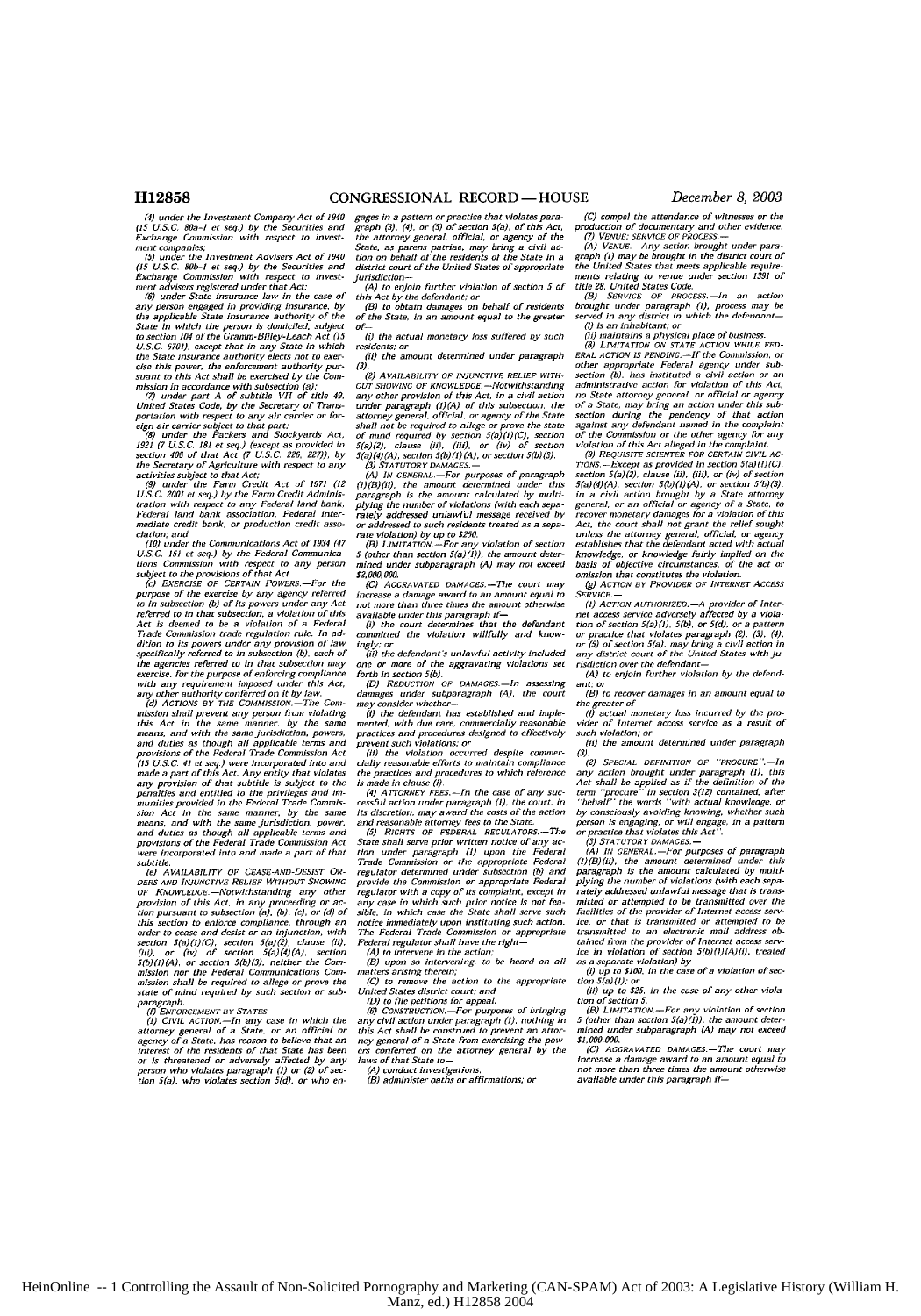*(i)* the court determines that the *-ammitted* the *violation* willfully a *irgly:* or

g.y., o.,<br>(ii) the defendant's unlawful activity included *one ot more* of the aggrarated riol *forth* in section **5(b).**

**(D) REDUCTION OF** *DAMACES.-In damages* under subparagraph (A), may consider whether-

*(i)* the defendant has established *a*  $mented$ , with due care, commercially reasonable *practices* **and** procedures designed *to* **prevent** such *violatiors;* **or**

*(11)* the *violation* occurred despite *commer-* section *(a) cially* **reasonable** *efforts to maintain* reith *the* practices and procedures to erence is **made** *clause ().*

(4) ATTORNEY *FEES.-In* any actio *pursuant to* paragraph (1), the court, discretion, require an undertaking ici ment of the costs *of* such action, **anda** sonable costs, including reasonable attorneys **fees,** against any **party.**

*SEC.* **8. EFFECT ON** OTHER LAWS.

(a) FEDERAL **LAW.-(I)** Nothing in *shall* be construed to *Impair* the *enfor* section **223 cr 231 of** the Communtcaim ins **Act of** tions; and *1934* (47 U.S *C.* 223 or 231, respectively *71* (relating to obscenity) or **110** *(relatr ual* exploitation **of** *children)* **of** title *States* Code, *or* any other Federal *crin*

*(2)* Nothing *in* this Act *haiH* be **cur** affect in any way the Conmission's *at* bring *enforcemient* actions under *FT materially false* or deceptive represen unfair practices *in commercial* electi

messages.<br>*(b) STATE LAW.* 

(1) IN GENERAL.-This Act supersedes any *statute,* regulation, **or** rule *ofa* State subdivision of a State that expressly the use *of* electronic *mail* to send messages, except to the extent that statute, *regulation.* or rule prohibits deception in *ary* por *tion* of a *conne oeic mail* iressage or *information* thereto.

(2) **STATE** *LAW* **NOT SPECIFIC** *TO EL* MAIL *-* This Act shall not be *constru*

*erpit* the applicability of- **(A)** State laws that *are* **not** *specif, tronic* mail, including State trespass. or tort *law,* or

(B) other State laws *to* the extent laws relate to acts of fraud **or** compu *(c)* **NO EFFECT** *ON* POLICIES OF PRO

INTERNET ACCESS SERVICE.-Nothing in *shall* be *construed* to hare *any effec* lawfulness or unlawfulness. **under** provision **of** law. **of** the adoption. *im tio,* or enforcement **by** *a* provider *o* access service of *a policy of* **declining mit** *route, relay,* handle. or store **cet,** of electronc *mail* messages.

*SEC. 9.* **DO-NOT.E-MAIL** *REGISTRY.*

(a) IN GENERAL.-Not later than 6 months after the *date of enactment of* this *Act,* mission shall transmit to the Senate<br>on Commerce, Science, and Transport *the Short shart carding*<br>on *Commerce, Science, and Transportation and<br>the House of Representatives Committee on En-*

ergy and Commerce a report that- *(I)* sets **forth** a plan and timetable *lishing* a nationwide marketing Do-A

*registry* (2) includes an explanation *of* any technical, security, privacy, enforcea *technical, security, privacy, enforceability, or other concerns that the Commission has regarding* such a registry, *and* **(3)** includes *an* explanation of how

*istry* would be applied with respect *to* with e-mail *accounts.*<br>(b) AITHORIZATIO

*(b) AUTHORzATION* TO IMPLEM Commission may establish and *imph* plan, but not earlier than *9* months date of *enactment ofthis* Act.

**defendant** *SEC. 10. STUDY* **OF EFFECTS** OF COMMERECIAL **od know- REECTRONIC** *MAIL.* (a) IN *GENERAL.-Not* later than 24 months

*<sup>y</sup>*included *aler the* date of the enactment *of* this Act, the aions set Coommission, in consuitation witl the Departotent of *Jusrice* and other appropriate agencies, assessing shall submit a report to the Congress that pro-<br>the court vides a detailed analysis of the effectiveness and<br>enforcement of the provisions of this Act and<br>ind imple- the need (if any) for the Congress to modify

*reasonable* such provisions. *effectively* **(h)** *REQUIRED* ANALYSIS. The Commission *shall Include in* the *report* required by sub-

ompliance (1) an analysis of the extent to which techno-<br>ompliance logical and marketplace developments, including<br>changes in the nature of the devices through n brought which consumers access their electronic mail<br>may, in its messages, may affect the practicality and effec-<br>tiveness of the provisions of this Act;<br> $\epsilon$  the pay-<br> $\frac{1}{2}$  analysis and recommendations concerning<br>a

*a* how to address commercial electronic mail that<br>originates in or is transmitted through or to fa*cilities or computers in other nations, including initiatives or policy positions that the Federal <i>Property posted in the reacher of the reacher of power ment could pursue through international negotiations, fora, organizations, or institu-*

*).* chapter (3) *analysis and* recommendations *concerning tng* o **sex-** options for protecting *consumers,* including *chi-18. United dren,* from the receipt and viewing of commer- rinal stat *clal* electronic mail that Is obscene or porno-

**STANDUM STANDULE SUBMIC.**<br>Interlive of the MING REWARDS FOR INFORMA-<br>C Act of TION ABOUT VIOLATIONS; LABEL-<br>C Act of TION ABOUT VIOLATIONS; LABEL-<br>Italians ar

*oic mail* The Couoissrorr shall transmit *to* the *Senate* Committee **on** Commerce. Science and Transpur. eacion *and* the House of *Representatives* Committee on *Energy* and *Commerce*-<br>(1) a report, within 9 months after the date of

w political **(I)** a report, *within* 9 *months* after the date of *regnilaes enactment* **of** *this* Act, that sets forth a *system cmercial for rowarding* those who supply information *arty* such about *violations* **of** this Act *including-*

Falsity or (A) procedures for the Commission to grant a<br>rcial elec- reward of not less than 20 percent of the total<br>attached civil penalty collected for a violation of this Act to the first person that-*ECTRONC (i)* Identifties the person in *violation* of this

*ed tO pre-* Act, *aid (it)* supplies Information that leads is *the* stir

**to** *c* tessful *collection* of a civil penalty by the *Cne- cotrc, irssion and contract,* (B) procedures to minimize the *burden of sob-*

that those mitting a complaint to the Commission con-<br>ter crime. eerning violations of this Act, including proce-<br>ter crime. dures to allow the electronic submission of com-<br>VIDERS OF plaints to the Commission: and

rr this Act (2) a report *within I months aer he* date *ct* on the of *enactment* of this Act, that sets forth *a* plan any other for requiring commercial electronic mail to be<br>plementa - Identifiable from its subject line, by means of<br>f Internet compliance with Internet Engineering Task<br>to to trans- Force Standards, the use of the characte *identifier, or an explanation of any concerns*<br>the Commission has that cause the Commission<br>6 months to recommend against the plan.

**SEC. 12. RESTRICTIONS ON OTHER TRANS-**<br>**MISSIONS** 

*Committee* MISSIONS *alien* and Section 227(b)(1) of the Communications Act of *ee on* **En-** 1934 (47 USC, *Z2(b)()) is* amended, *in* the mat*ter preceding* subparagraph **(A), by** inserting *", for* estab- or any *person outside* the UnIted States *If* the rat-E-Mail recipient is within the United States" after *"Unite* States".

practical. **SEC. 13. REGULATIONS.**

(a) IN GENERAL.-The Commission may issue egard-<br>stregard-<br>Act (not including the amendments made by sec-<br>et for the local and 12). Any such regulations shall be<br>et the reg-<br>tions 4 and 12). Any such regulations shall be children issued in accordance with section 113 **of** title *5,*

*United States Code.*<br> **United States Code.**<br> **(b) LIMITATION.** —Subsection **(a)** may not be construed to authorize the Commission to estabafter the *lish* a requirement pursuant to section *5(a)(5)(A)* to *Include* any specific words, characters,

**H12859**<br>marks, or labels in a commercial electronic mail marks, or *above at a commercial execution re-*<br>message, or to include the identification re-<br>quired by section 5(a)(5)(A) in any particular<br>part of such a mail message (such as the subject line or body).

*SEC.* **14. APPLICATION** TO WIRELESS.

(a) EFFECT *ON OTHER LAW.-Nothing* rn this Act shall **be** interpreted to preclude **or** override the applicability of *section* 227 of the Commu-nications **Act** of 1934 **(47 U.S.C. 227) or** the rules *proscribed under section* **3 of** the Telemarketing and Consumer Fraud **and** Abuse Prevention Act **(15 U.S.C.** 8102).

**(b)** FCC *RULEMAKING,-The* Federal Commu- nications Commission, in consultation with the Federal Trade Commission, shall promulgate rules within **270** days to protect consumers *iron unwanted* **umbile** *service ornmerciol meogsges.* **The** Federal Commnicatons Commission, i *promulgating* the **rules,** shall, to the extent **con-** *sistent* with subsection (c)-

**(1)** provide subscribex to commercial mobile services the *ability* to avoid receiving mobile *service* comoerrial *messages* unless the sub-*scriber* has provided express prior authorization **to** the sender, except as provided *In* paragraph

**(3);***(2)* allow recipients of mobile service rommercial messages to indicate electronically a desire<br>not to receive future mobile service commercial<br>messages from the sender;<br>(3) take into consideration, in determining<br>whether to subject providers of commercial mo-

bile services to paragraph (1), the relationship that exists between providers **of** such services and their subscribers, but if the Commission **de** termines that such providers should not be sub-<br>ject to paragraph (1), the rules shall require<br>such providers, *in addition to complying with*<br>the other provisions of this Act, to allow subscribers to *Indicate* a desire not to receive future mobile *service* comorercial *messages* from the *peorder-*

**(A)** at the time of subscribing **to** such service;

and<br>(B) in any billing mechanism; and<br>(4) determine how a sender of mo

(B) in any billing mechanism; and<br>
(A) determine how a sender of mobile service<br>
commercial messages may comply with the pro-<br>
visions of this Act, considering the unique tech-<br>
nical aspects, including the functional and

**such me** *sages.* (c) OTHER *FACTORS* **CONSIDERED,-The Fed**oral Communications Commission shall **consider** the ability of a sender **of** a conmmrelal electronic *mail message* to roasuably determine that the

iessage is a mobile service *commercial* message. **(d)** MOBILE **SERVICE** COMMERCIAL **MESSAGE** DEFINED.-In this section, the **teri** ''mobile service commercial *aressage" means* a coormer*clal* electronic mail *nressage* that is transmitted directly to a wireless device that **s utilized** by a subscriber of commercial *mobile service* (as such *Ierm is defined in section 332(d) of the Commu-*<br>*nications Act of 1934 (47 U.S.C. 332(d))) in con*nection with such service.

*SEC.* **15.** *SEPARABILITY.*

*If any* provision of this Act **or** the application thereof to any person or circumstance **is** *held* **in-alid.** the remainder *of lhis* Act **and** the applica*tnon* of such provision to other persons or **cr-** *cumostances sholl* tot **be** affected.

*SEC.* **16. EFFECTIVE DATE.**

The provisions of this Act, other than section **9,** shall take effect **on** January **1.** 2004, Mr. TAUZIN (during the reading).

Mr. Speaker, **I** ask unanimous consent that the Senate amendment to the House amendment be considered as read and printed in the RECORD. The SPEAKER pro tempore. Is there

objection to the request of the gen-tlerman from Louisiana?

There was no objection. **Mr. SENSENBRENNER.** Mr. Speaker, **I** rise **in** support **of** the bill **S. 877,** as **returned by the**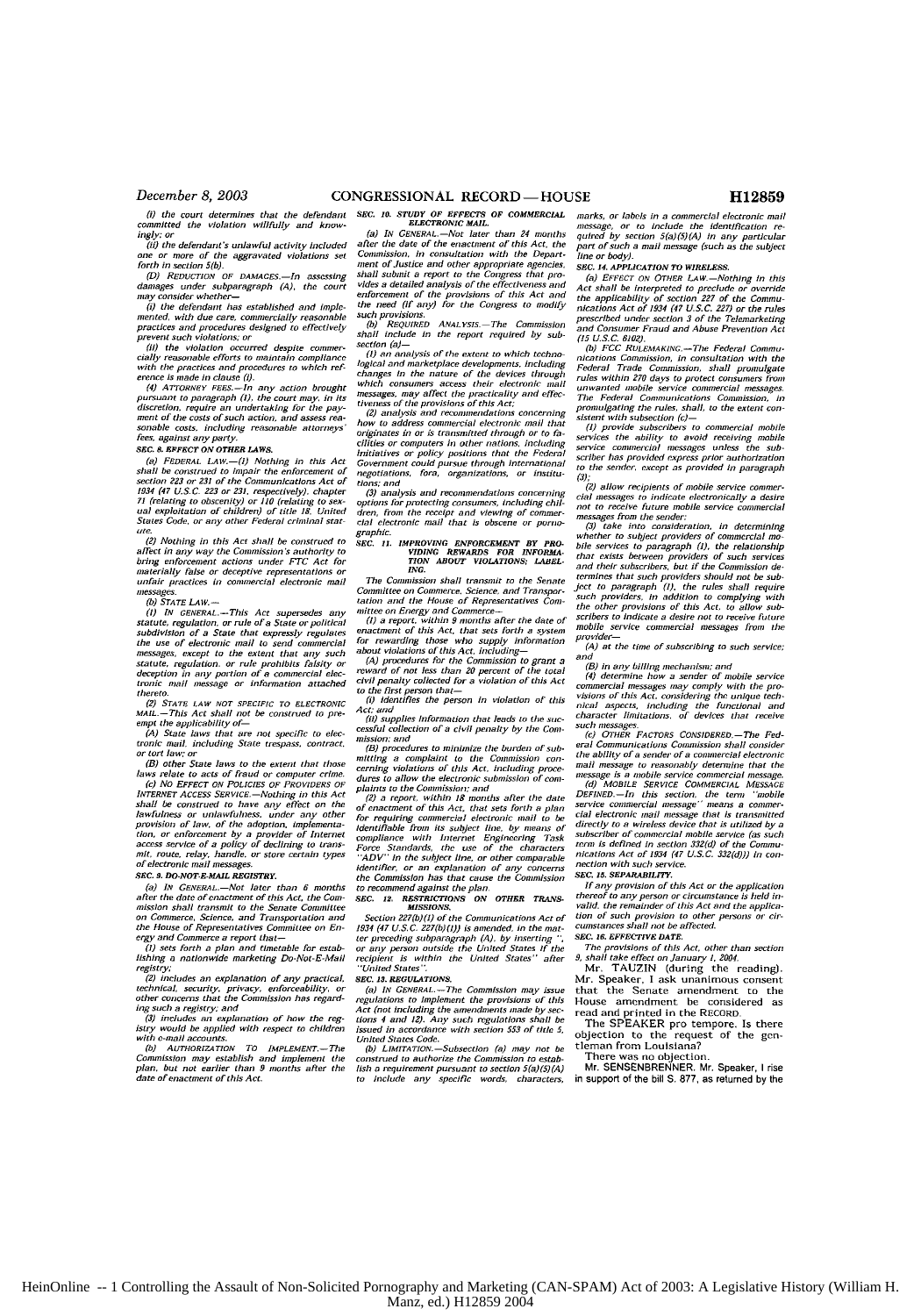Senate with technical changes. I urge my colleagues to pass once more and send it on to the President.

The House of Representatives passed this legislation previously on November 21, 2003. The changes made herein to the language are not substantive departures from what previously passed the House, but are merely necessary to correct minor errors in the drafting to accurately reflect the will of Congress.

Taking the final legislative step today necessary to put into law a unified federal **ap**proach to the problem of unsolicited commercial email or "spam" represents an important moment in protecting children and the "in-<br>boxes" of millions of Americans.<br>The bill provides consumers with more infor-

mation and choices to stop receiving all forms of unwanted commercial email and provides federal and state officials and providers on Internet access with the tools to go after spammers. As I noted previously, the criminal provisions contained in this legislation are central to its purpose. In order to provide a credible deterrent against spamming, this legislation establishes enhanced criminal penalties for predatory spamming and provides law en-forcement personnel far more authority to prosecute spammers whose electronic presence can shift with a keystroke.

I believe this legislation will take a bite out of spam and spammers, and it will have some effect in reducing the type and amount of spam that online users deal with today. How-<br>ever, it is not a panacea. In the midst of ever, it is not a panacea. In the midst of speaking about the positive things that S. 877 does, it is important to put all concerned on notice that no legislation, no matter how se-vere, can stop spam entirely. The most hard core group of problematic spammers already operate sometimes in defiance of multiple laws and it will take time and effort to **track** down even those within the reach of U.S. ju risdiction. Furthermore, policy makers should be wary of any "soundbite" legislative or regulatory approach to this problem that promises to end all sparn-because such an approach would surely have drastic consequences for free speech and the legitimate forms of e-mail

Consumers and their Internet service providers can do far more to protect the nation's inboxes from unsolicited e-mail than any law that can be passed here or in state capitals. Already, consumers who take full advantage of existing firewalls, blocking software, and "challenge/response" protocols enjoy a dramatically reduced amount of spam-and many of these options are free or included in th package of services offered by their Internet

access provider. Ultimately, spar will be stopped by a combination of new technology, consumer aware-ness, ISP filtering, and trusted sender systems for legitimate senders of commercial e-mailfor legitimate senders of commercial e-mail-<br>with laws and regulation merely setting the<br>outer boundaries of illegitimate e-mail practices. In the interim, this legislation will help fill the gap. I encourage those plagued by wanted e-mail today to take advantage of the practices and technologies that are p reduce spam as well as **the** remedies provided under this law and others.

Mr. Speaker, I am pleased that the House today is sending the final version **of** this impor- tant anti-fraud and consumer protection measure on to the President, and the President has indicated he will sign the bill. I urge my colleagues to support the legislation.

Mr. MARKEY. Mr. Speaker, I rise in support of **S. 877,** spare legislation that we bring to the House Floor today in a final version that incorporates technical and other changes since the House sent to the Senate a compromise bill

on November 21. Mr. Speaker, as I noted in remarks back in November, this legislation reflects a series of agreements between advocates for the two alternative House spam bills-one offered by Chairman **TAUZIN,** and the other offered by Ms. **WILSON** and Mr. **GREEN** of which I am an original cosponsor, as well as a series of compromises with our Senate counterparts. While not a perfect bill, I believe it merits support.<br>Mr. Spooker, this logislation now contri-

Speaker, this legislation now contains the Markey amendment on wireless spam, which originated in the House amendments to the Senate-passed bill. The reason **I** offered this amendment for inclusion **in** the House- passed bill is that I wanted wireless consumers to have greater protection than that which was accorded in the version of S. **877** which the Senate passed previously.

Indeed, during the summer the Energy and Commerce Committee held a hearing on spam at which I raised the prospect of wireless spam and the likelihood that it was a problem wireless consumers were beginning to sea, At that time, neither the Tauzin-Burr spam bill, nor the Wilson-Green spam bill, continued wireless specific provisions to ad-<br>dress this issue head-on.

Unsolicited wireless text messages have<br>agued wireless users in Europe, South plagued wireless users in Korea, and Japan over the last few years as wireless companies in such countries have offered wireless messaging services. According to published reports that came to our attention<br>as we were deliberating upon the spam issue, as we were deliberating upon the spam issue,<br>NTT DoCoMo estimated that its wireless network processes some **800** million wireless

spam messages a day.<br>As cumbersome and annoying as spam to a desktop computer is, at least a consumer can turn off their computer and walk away. Wireless Spam is even more intrusive because spam to wireless phones is the kind of spam that follows you wherever you go and according to U.S. wireless carriers, is already on the rise.

For this reason, in order to safeguard consumer privacy in a way that reflects the more intrusive nature of wireless spam to the user than spar is to a desktop computer, which is immobile and for which the user may pay some type of "per message" fee, the bill tasks the FCC with tackling this issue now, before it overwhelms users and network operators alike. The same type of wles that are applica- ble to commercial e-mail messages sent to personal computers will clearly also apply to<br>those sent to wireless devices, including mothese sent to wind the sent to will be phones, and the general provisions of the bill would apply to wireless messages as they would to similar messages sent to a desktop computer. Section 14 of the bill builds upon<br>this legislative foundation and puts in place this legislative foundation and puts in place<br>additional protections and modifications. It requires an FCC rulemaking to assess and put<br>in place additional consumer protections. The bill doesn't needlessly or unduly burden wireline network operators-and wireless car riers should not see such burdens implemented as part of Section 14 to the extent to which they are acting **as** carmers. Of course, these same wireless carriers may also be senders of spam themselves, and the bill spells out how such messages should be dealt with and includes the **FCC** proceeding in Section 14 to address issues particular to wireless

services. Again, Mr. Speaker, Federal spam legislation ought to reflect the particular characteristics of wireless technology and use, and this<br>bill will allow the FCC to promulgate rules requiring a consumer "opt-in" for certain wireless e-mail messages. In addition, this proceeding permits the FCC to examine the ture of a consumer's relationship with their wireless phone and service to take into account the potentially unique technical characteristics which may warrant wireless-specific rules.

In addition, the wireless spam provision requests that the FCC consider the ability of an<br>initiator of spam to reasonably determine initiator of spam to reasonably determine whether an electronic mail message is a mobile service commercial message. Obviously, as wireless service evolves, more and more consumers will receive Internet e-mails via their commercial mobile service previder's network and directly to their wireless device. If a person has an e-mail address from their commercial mobile service provider and it can be readily identified as a wireless address, such ame@verizonwireless.net name@wireless.net, then the reasonable abil-

ity of a potential spammer to recognize that as such is relatively easy. Hopefully, commercial mobile service providers-and consumerswill see the benefit **of** having an e-mail address that can be reasonably determined to **be** a wireless address, so that the prospect of massive amounts of spam **to** consumers over wireless networks can **be** thwarted and consumers can enjoy the benefits of entities needing their express prior authorization be-<br>fore sending them wireless spam.

Spam sent to a desktop computer e-mail address, and which is then forwarded over a wireless network to a wireless device, i.e., de-"indirectly" from the initiator wireless device, would be treated **by** the rest of this bill and not **by** the additional Section 14 wireless-specific provisions we subject to **an**

FCC researches.<br>This legislation also represents an improvement in other areas over the Senate-passed bill. For example, the compromise doubles the damage caps in the Senate bill. It also elimi**nates** the knowledge standards for the Federal Communications Commission (FCC), the Federal Trade Commission (FTC) and state Attorney General injunctive relief. The bill provides for rulemaking authority to clarify and tighten the definition of what constitutes a "commer-cial e-mail." Requires that identifiers and a postal address must be on all commercial e mails to desktop computers. Finally, the bill also shortens the time frame from which an "opt-out" request would become enforceable.

**All** of these represent important improvements over the Senate bill. **<sup>I</sup>**want to commend Chairman **TAUZiN** and

Ranking Member **DINGELL** for their excellent work in this area. **I** want to salute Representa tives **HEATHER WILSON** and **GENE GREEN** for spearheading House spam efforts in this ses**sion** as well as in the previous Congress as the lead sponsors of the House bill.

**<sup>I</sup>**yield back the balance of my time. The SPEAKER pro tempore, Is there objection to the original request of the gentleman from Louisiana? There was no objection.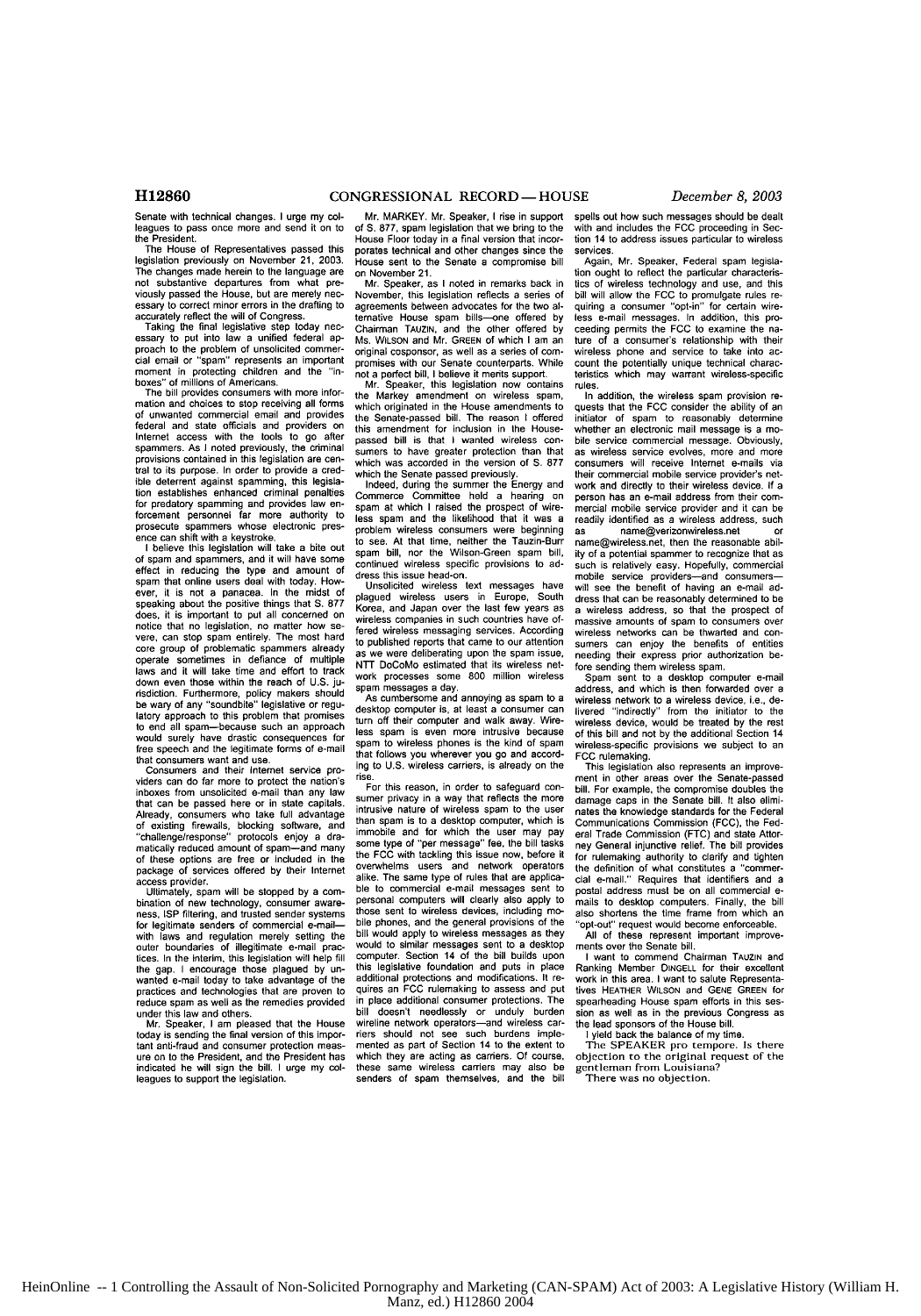*arrangements during the preceding 5-year pe- Mr. actor* during the reading). Mr. authorization cycle. It is my intent to ask the next year to ponder what the next year to ponder what the next year to ponder what is ne

eign sales of United States defense products and amendment be considered as read and or other necessary, with the team and amendment be considered as read and or other necommendations would take place in the second and con contractors during the preceding 5-year period term and trom Ohio?<br>
the nation's critical infrastructure. Given the in-<br>
in terms of domestic employment, including any There was no objection.

*ready in possession of relevant data, the ex-* objects on  $\alpha$  and  $\alpha$  and  $\alpha$  is addition is both wise and important.<br>*ready in possession of relevant data, the De-* Mr. CARDIN. Mr. Speaker, reserving lieve this additi

(a) Existing the Secretary shall only require mous consent requests in regard to the ample, defense satellites. This program is an appropriate the state of the state of the state of the ample of the most inportant aspects

*agreenent or similar arrangement* tied to any Federal relief. lions equipment-should **we** have a shortfall in

which to revise and extend their re-<br>marks on S. 877.<br>The SPEAKER protought and the interagency ream estable marks on S. 877.<br>The SPEAKER protempore. Is there *lished pursuant to section 123(c)* of the Defense<br>objection t

tleman from Louisiana? *(c) RESPONSIBILITIES REGARDING CONSULTA-* Mr. CARDIN. I yield to the gen-There was no objection. *TION WITH* FOREIGN *NATIONS. Section 123(c) of* tleman from Ohio. *the Defense Production Act Amendments of 1992* Mr **NEY** Mr Speaker, on this par-

mous consent to take from the Speak-<br>
er's table the Senate bill (S. 1680), to *an interagency team comprised of the Secretary*<br>
reauthorize the Defense Production of *Commerce*, *Secretary of Lahen*,<br>  $\Delta t$  of 1950, and f reauthorize the Defense Production *of Commerce, Secretary of Defense*, United<br>Act of 1950, and for other purposes, *States Trade Representative, Secretary of Labor*, happy to talk to your side. with a Senate amendment to the House and Secretary of State to consult with foreign Mr. OXLEY. Mr. Speaker, I rise in strong<br>amendment thereto, and concur in the nations on limiting the adverse effects of offsets support o Senate amendment to the House *in defense procurement without damaging the* Act Reauthorization of 2003, and urge its<br>economy or the defense in a state of the election in the defense industrial base of the adoption. The bi

lows:<br>lows: interesting the mandment: the experiment of the property team to submit to Congress an an-<br>Senate amendment to House annotation interest and to submit to Congress an an-<br>Page 6, strike line I and all that follo required under section 309(a) of the Defense pleing Congressional action that shows to an increasional action that should have<br>poet to and including line 2 on page 7, of the *required under section AC to Stop, 2099(a)*, t

(i) IN GENERAL .- As part of the annual report (i) RECOMMENDATIONS FOR MODIFICATIONS.-<br>(ii) IN GENERAL .- As part of the annual report (in entergency team shall submit to the Presi-<br>required under section 309(a) of the Def required under section 309(a) of the Defense dent any recommendations for modifications of HOUSE today is a very good product. First after any recommendations for modifications of HOUSE today is a very good product. First the Secretary of Commerce (in this section re-<br>
the standing between officials acting on behalf of tion Act for five years. This is important for two<br>
ferred to as the "Secretary") shall—<br>
(A) detail the number of foreign

detection and **international or formulation** of the DPA is nec-<br>*iC*) describe the impact of international or for-the Senate amendment to the House<br>gravitation of the DPA is nec-<br>gravitation of the DPA is nec-<br>gravitation *the Senate amendment to the House amendment* be considered as read and

*prime contractors and. to the extent practicable,* **The** bill **we are considering today also adds**

ready in possession or reastance and, or existent in the right to object, because I believe Finally, in addition to some other minor ad-<br>partner shall use internal documents or existent the right to object, because I belie If *g* departmental records to carry out paragraph we are getting near the end of the busi-ditions, the bill before us increases on a one-<br>
(3) INFORMATION FROM NON-FEDERAL ENTI- ness of this session of Congress, and at ti

reporting systems of that non-reactment and this month, we will expire the Federal Most important of all of these, Mr. Speaker, the state of the comparison of the Speaker, and the state of the state of the state of the sta пол-серегалениу обрючае площация о оне<br>Secretary in the same form that is already pro- gram, and 80,000 to 90,000 individuals a tool that the President uses to meet a specific<br>Vided to a foreign government in fulfilling a *offset arrangement. Industrial participation* ployment benefits and will not be enti- troops overseas, or specialized communica-

A motion to reconsider was laid on  $\bigcup_{m \text{ on } N} E_{EFGRT}$ . Bo I was wondering if the gentleman  $\bigcup_{m \text{ on } N} E_{EFGRT}$ . Here  $\bigcup_{m \text{ on } N} E_{EFGRT}$  and  $\bigcup_{m \text{ on } N} E_{EFGRT}$  and  $\bigcup_{m \text{ on } N} E_{EFGRT}$  and  $\bigcup_{m \text{ on } N} E_{FGTRT}$  are t GENERAL LEAVE<br>
SERIERAL A USEAN CONSECT CONSECT CONSECT AND THE CONSECT CONSECT CONSECT CONSECT CONSECT CONSECT CONSECT AND THE CONSECT OF CONSECT AND THE CONSECT OF CONSECT AND THE CONSECT OF CONSECT AND THE CONSECT OF CO

DEFENSE PRODUCTION ACT *for U.S.U. App. 2003 hotel is amended to read as i*cular issue I am actually standing in REAUTHORIZATION OF 2003 *(ORD THE ORD ACT Second 1008)* for the gentleman from Ohio (Chair-NET THORIZATION OF 2003 **FOR 2003**<br> **EXECUTE OF 2003 FOR 2003 FOR 2003 FOR 2003**<br> **--** for the gentleman from Ohio (Chair-<br> *CH INTERAGENCY TEAM* EXAMPLE AT THE SERVER OF 2000 CONSERVER THE CONSERVER TRANSPORTED TO THE CONSERVER TRANSPORTED TO THE CONSERVER TRANSPORTED TO THE CONSERVER TRANSPORTED TO THE CONSERVER TRANSPORTED TO THE CONSERVER TRANSPORTED TO THE CONS

Senate armendment. We thus *the condition of the defense industrial base of the* adoption. The bill before the House is largely<br>The Clerk read the title of the Senate *tion or defense progreduess*. *Although* sproduc- the bill.<br>The President shall direct spring by the Committee on Financial Service (We are the US of the Clerk read the Senate amend-<br>The Clerk read the Senate amend- the interagency team to meet on a quarterly loes, and is the The Clerk read the Senate amend-<br>
the *interagency team* to meet on a quarterly loss, and is the result of broad bipartisan and<br>
lows:<br>
lows:<br>
lows:<br>
lows:<br>
lows:

Page 6, strike line 1 and all that follows required under section 309(a) of the Defence send the bill to the President, it will be com-<br>and including the 2 on page 7, of the paper 1, of the paper 1, of the paper 1, of the *(c. 7. REPORT ON IMPACT OF OFFISITS ON DO*<br> *MESTIC CONTRACTORS AND LOWER* and the meetings of the interagency team under subparagraph (A) tember. The authorities in this Act are too im-<br> *TIRE SUBCONTRACTORS.*<br> *(a) EXAM* 

dustrial participation agreements, or similar ar-<br>  $\frac{1}{2}$  is research, development, or production of and secondly, because it will give Congress<br>  $\frac{1}{2}$  is research development, or production of and secondly, becaus

**the SPEAKER protection to the request of the gen-**<br>**3 a specific goal of the gun-**<br>the numerical infrastructure. Siven the in-<br>the protection of the DPA the protection of the DPA is a specific goal of the *DPA* in the in*in terms of domestic employment, including any*<br> *in terms of domestic employment, including any*<br> *job losses, on an annual basis.* The SPEAKER pro tempore. Is there creasing dependence of the nation's defense,<br> *in th* (a) losses on an annual basis.<br>(2) Use or investigation counterparts and in fact the fabric of our critical request of the financial services and in fact the fabric of our critical infrastructure, I be-<br>(2) Use or interven

*(1)*<br> *(3) INFORMATION FROM NON-FEDERAL ENTI* **least on this side, we are not aware of enhance the nation's ability to produce radi-<br>** *IBS* **–** whether the majority will allow unani- ation-hardened electronics for use in, for ex-<br>mous consent requests in regard to the ample, defense satellites. This program is an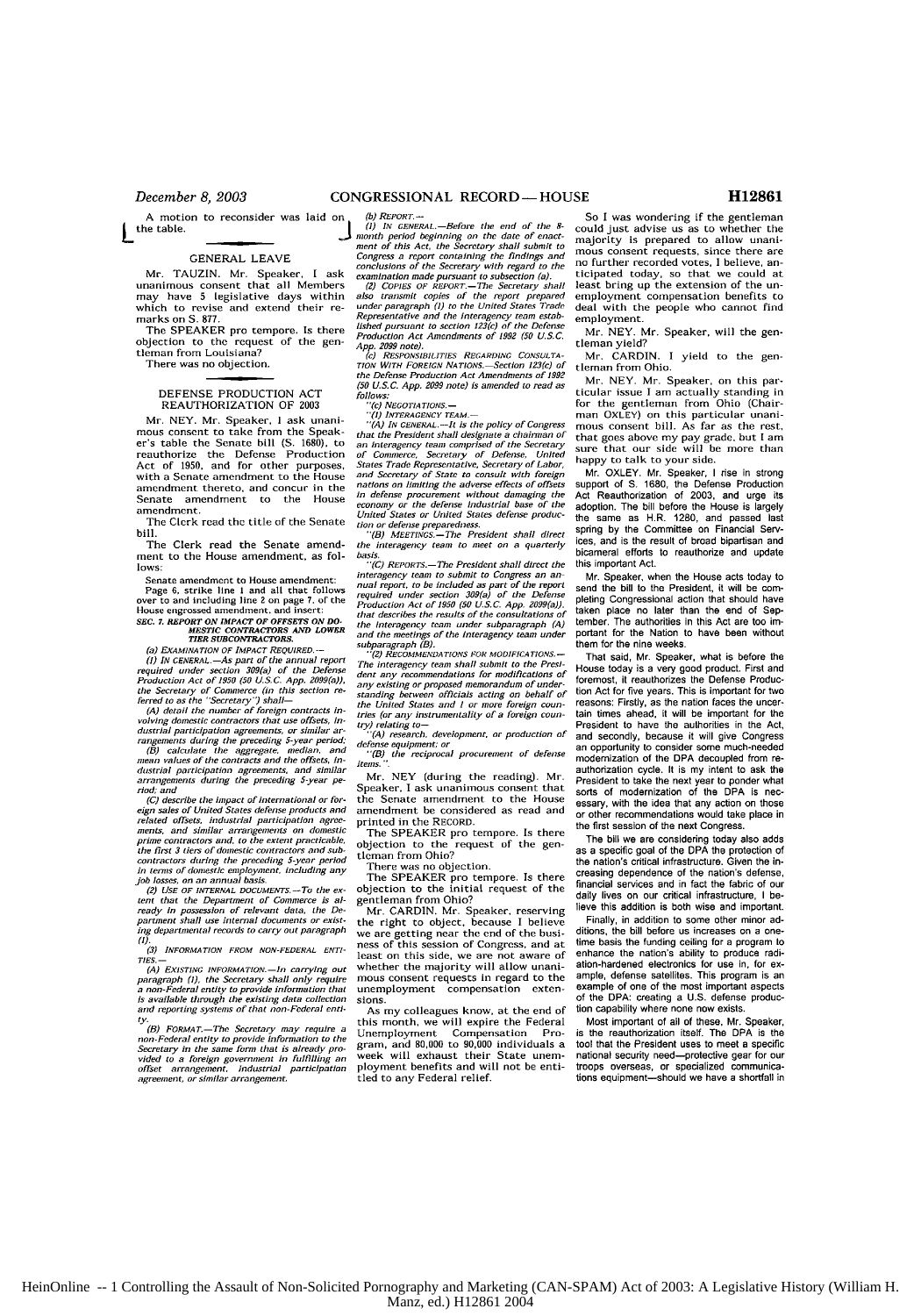HeinOnline -- 1 Controlling the Assault of Non-Solicited Pornography and Marketing (CAN-SPAM) Act of 2003: A Legislative History (William H. Manz, ed.) [xxv] 2004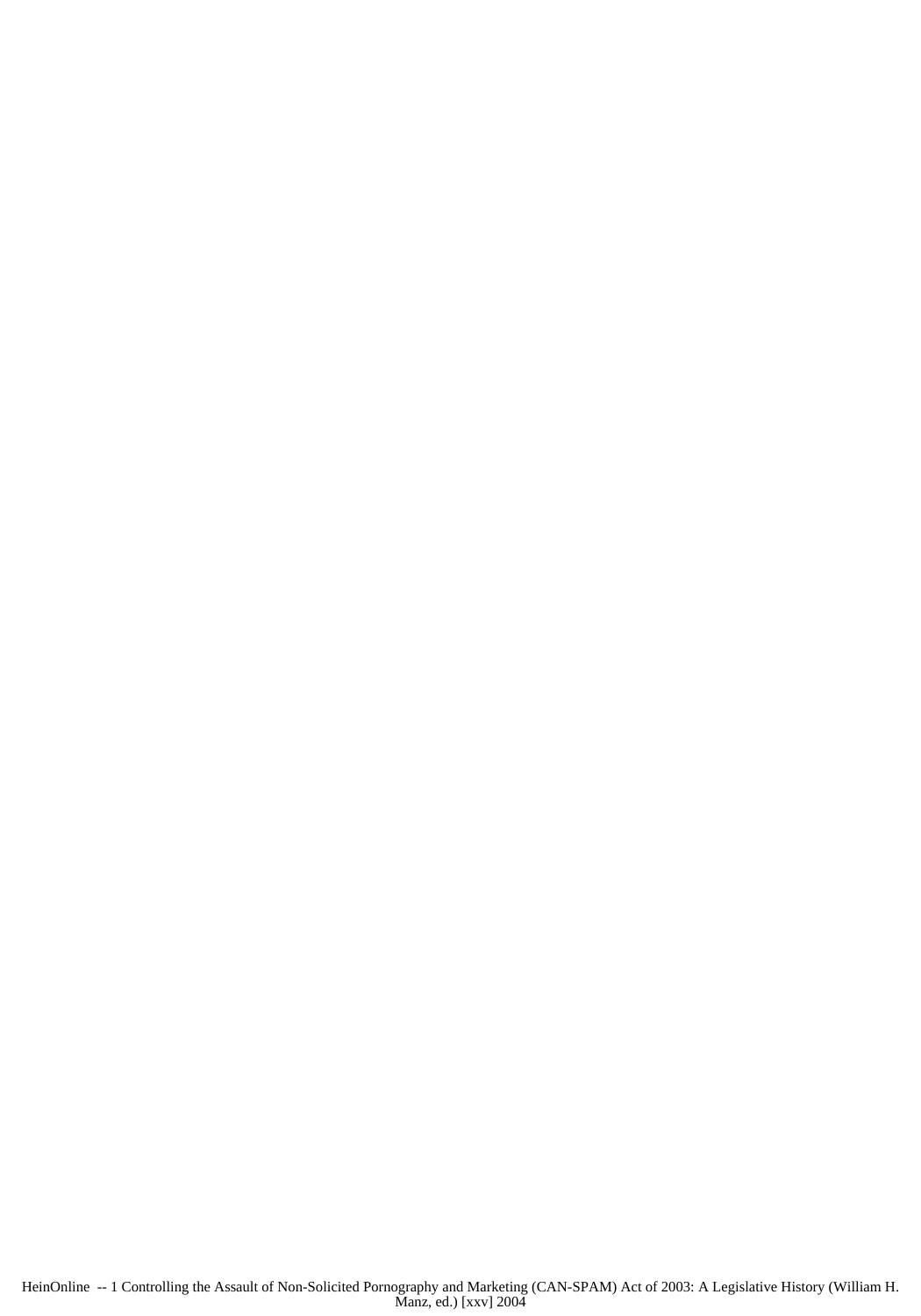## DOCUMENT NO. 17